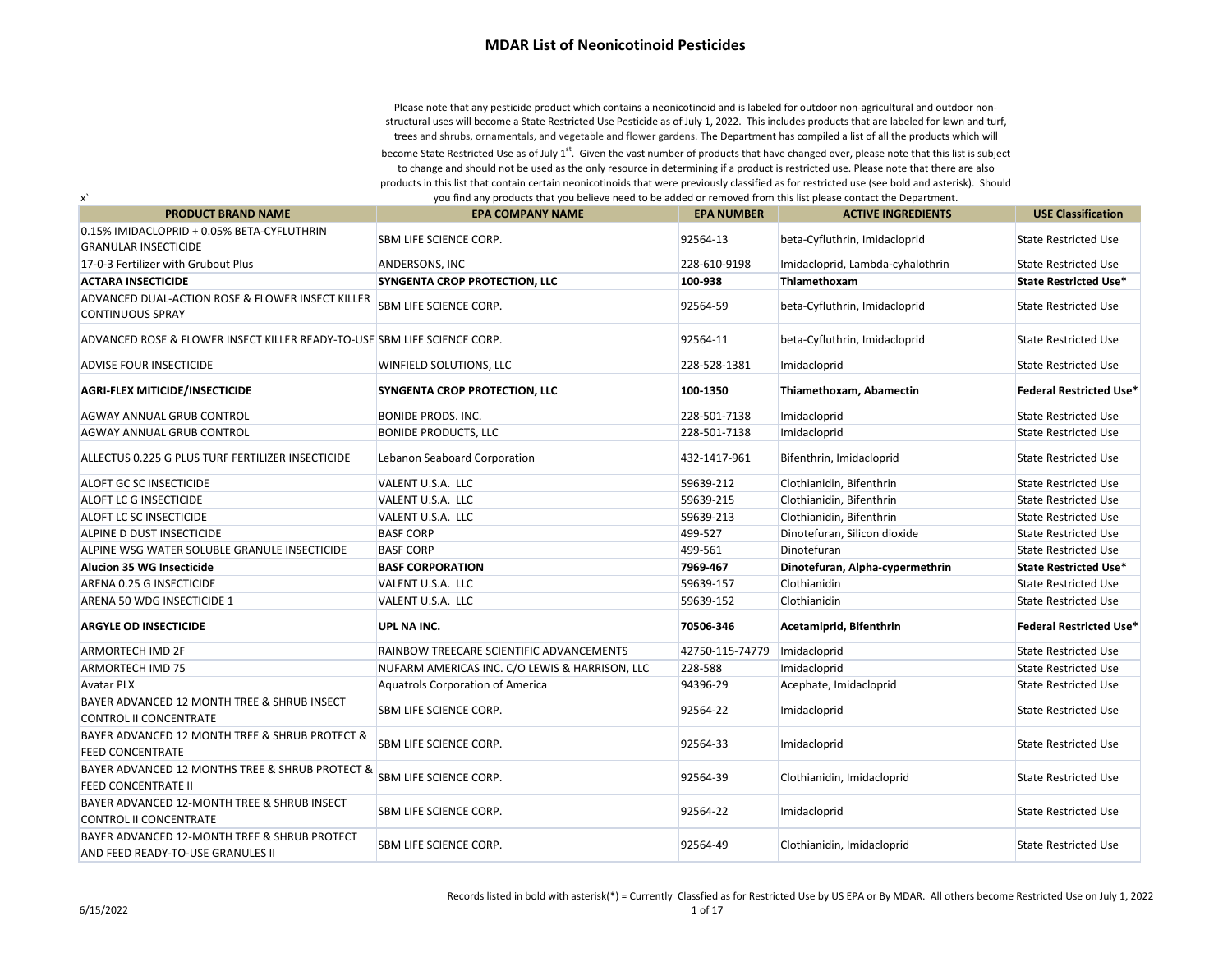| BAYER ADVANCED 2 IN 1 SYSTEMIC ROSE & FLOWER CARE<br>READY-TO-USE GRANULES II                                    | SBM LIFE SCIENCE CORP. | 92564-23 | Imidacloprid                             | <b>State Restricted Use</b> |
|------------------------------------------------------------------------------------------------------------------|------------------------|----------|------------------------------------------|-----------------------------|
| BAYER ADVANCED 3 IN 1 INSECT, DISEASE, AND MITE<br>CONTROL READY TO USE                                          | SBM LIFE SCIENCE CORP. | 92564-29 | Fluvalinate, Tebuconazole, Imidacloprid  | <b>State Restricted Use</b> |
| BAYER ADVANCED ALL-IN-ONE ROSE & FLOWER CARE<br>CONCENTRATE                                                      | SBM LIFE SCIENCE CORP. | 92564-7  | Tebuconazole, Imidacloprid               | <b>State Restricted Use</b> |
| BAYER ADVANCED ALL-IN-ONE ROSE & FLOWER CARE<br>READY-TO-USE GRANULES                                            | SBM LIFE SCIENCE CORP. | 92564-48 | Clothianidin, Tebuconazole, Imidacloprid | <b>State Restricted Use</b> |
| BAYER ADVANCED BED BUG AND FLEA KILLER<br><b>CONTINUOUS SPRAY</b>                                                | SBM LIFE SCIENCE CORP. | 92564-59 | beta-Cyfluthrin, Imidacloprid            | <b>State Restricted Use</b> |
| BAYER ADVANCED COMPLETE BRAND ANT KILLER PLUS<br>(ALSO FOR FLEAS AND TICKS) READY-TO-SPREAD<br><b>GRANULES</b>   | SBM LIFE SCIENCE CORP. | 92564-13 | beta-Cyfluthrin, Imidacloprid            | <b>State Restricted Use</b> |
| BAYER ADVANCED COMPLETE BRAND ANT KILLER PLUS*<br>(*ALSO FOR FLEAS AND TICKS) READY-TO-SPREAD<br><b>GRANULES</b> | SBM LIFE SCIENCE CORP. | 92564-13 | beta-Cyfluthrin, Imidacloprid            | <b>State Restricted Use</b> |
| BAYER ADVANCED COMPLETE BRAND INSECT KILLER FOR<br>LAWNS                                                         | SBM LIFE SCIENCE CORP. | 92564-12 | beta-Cyfluthrin, Imidacloprid            | <b>State Restricted Use</b> |
| BAYER ADVANCED COMPLETE BRAND INSECT KILLER FOR<br>SOIL & TURF READY-TO-SPREAD GRANULES                          | SBM LIFE SCIENCE CORP. | 92564-13 | beta-Cyfluthrin, Imidacloprid            | <b>State Restricted Use</b> |
| BAYER ADVANCED COMPLETE BRAND INSECT KILLER FOR<br>SOIL AND LAWN                                                 | SBM LIFE SCIENCE CORP. | 92564-12 | beta-Cyfluthrin, Imidacloprid            | <b>State Restricted Use</b> |
| BAYER ADVANCED COMPLETE BRAND INSECT KILLER FOR<br>SOIL AND TURF CONCENTRATE                                     | SBM LIFE SCIENCE CORP. | 92564-12 | beta-Cyfluthrin, Imidacloprid            | <b>State Restricted Use</b> |
| BAYER ADVANCED COMPLETE BRAND INSECT KILLER FOR<br>SOIL AND TURF READY-TO-SPRAY                                  | SBM LIFE SCIENCE CORP. | 92564-12 | beta-Cyfluthrin, Imidacloprid            | <b>State Restricted Use</b> |
| BAYER ADVANCED DUAL ACTION ROSE & FLOWER INSECT<br>KILLER                                                        | SBM LIFE SCIENCE CORP. | 92564-11 | beta-Cyfluthrin, Imidacloprid            | <b>State Restricted Use</b> |
| BAYER ADVANCED DUAL-ACTION ROSE& FLOWER INSECT<br>KILLER CONTINUOUS SPRAY                                        | SBM LIFE SCIENCE CORP. | 92564-59 | beta-Cyfluthrin, Imidacloprid            | <b>State Restricted Use</b> |
| BAYER ADVANCED FIRE ANT KILLER PLUS GRANULES                                                                     | SBM LIFE SCIENCE CORP. | 92564-13 | beta-Cyfluthrin, Imidacloprid            | <b>State Restricted Use</b> |
| BAYER ADVANCED FIRE ANT KILLER PLUS INSECT CONTOL<br>READY-TO-SPRAY                                              | SBM LIFE SCIENCE CORP. | 92564-12 | beta-Cyfluthrin, Imidacloprid            | <b>State Restricted Use</b> |
| BAYER ADVANCED FIRE ANT KILLER PLUS INSECT CONTROL<br><b>GRANULES</b>                                            | SBM LIFE SCIENCE CORP. | 92564-13 | beta-Cyfluthrin, Imidacloprid            | <b>State Restricted Use</b> |
| BAYER ADVANCED FIRE ANT KILLER PLUS INSECT CONTROL<br><b>READY TO SPRAY</b>                                      | SBM LIFE SCIENCE CORP. | 92564-12 | beta-Cyfluthrin, Imidacloprid            | <b>State Restricted Use</b> |
| BAYER ADVANCED FIRE ANT KILLER PLUS READY TO SPRAY SBM LIFE SCIENCE CORP.                                        |                        | 92564-12 | beta-Cyfluthrin, Imidacloprid            | <b>State Restricted Use</b> |
| BAYER ADVANCED FIRE ANT KILLER PLUS READY-TO-SPRAY SBM LIFE SCIENCE CORP.                                        |                        | 92564-12 | beta-Cyfluthrin, Imidacloprid            | <b>State Restricted Use</b> |
| BAYER ADVANCED FRUIT, CITRUS & VEGETABLE INSECT<br><b>CONTROL CONCENTRATE</b>                                    | SBM LIFE SCIENCE CORP. | 92564-46 | Imidacloprid                             | <b>State Restricted Use</b> |
| BAYER ADVANCED GARDEN ALL-IN-ONE ROSE & FLOWER<br><b>CARE CONCENTRATE</b>                                        | SBM LIFE SCIENCE CORP. | 92564-7  | Tebuconazole, Imidacloprid               | <b>State Restricted Use</b> |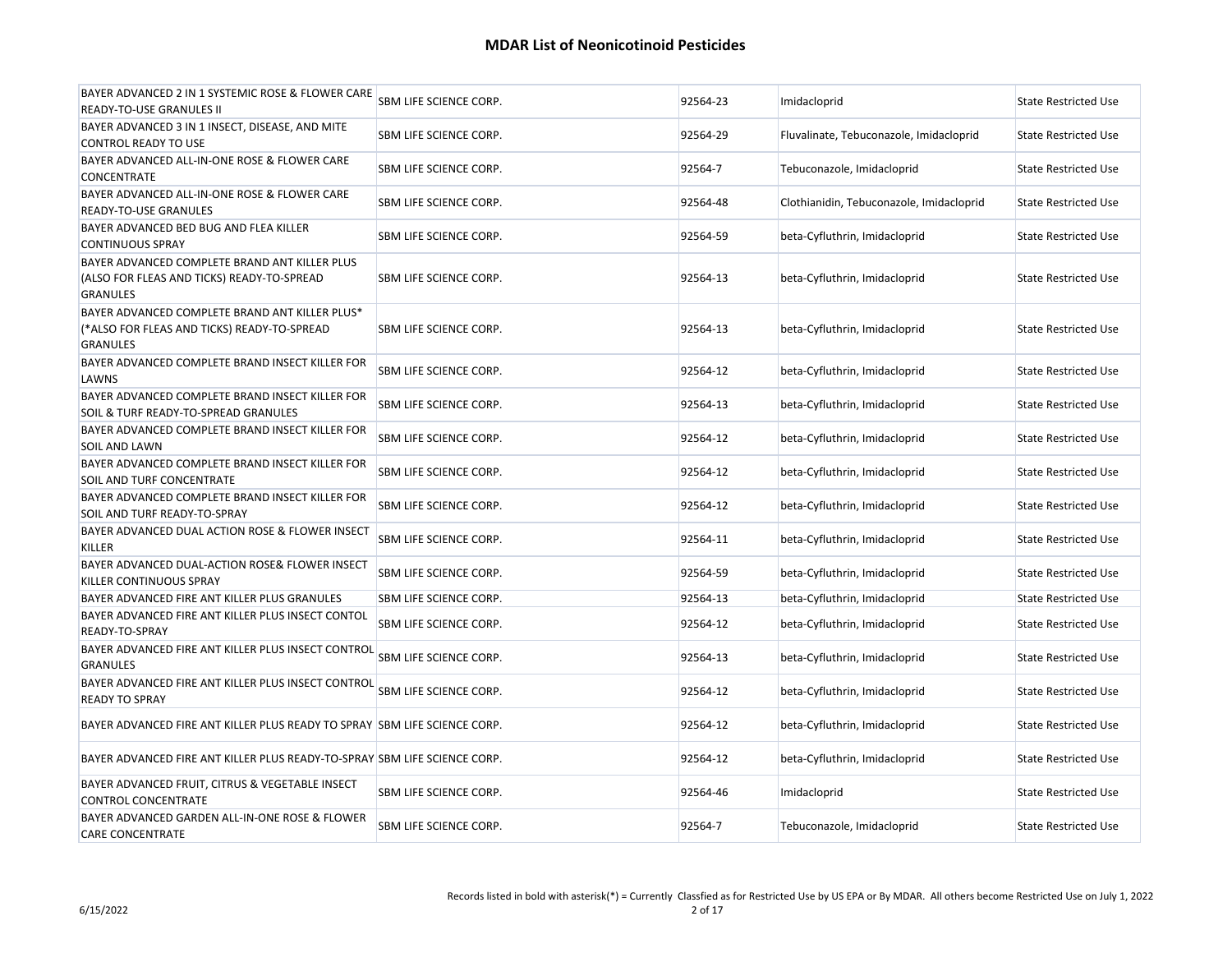| BAYER ADVANCED HOME PEST BED BUG & FLEA KILLER<br><b>READY TO USE</b>                     | <b>SBM LIFE SCIENCE CORP.</b> | 92564-59  | beta-Cyfluthrin, Imidacloprid            | <b>State Restricted Use</b> |
|-------------------------------------------------------------------------------------------|-------------------------------|-----------|------------------------------------------|-----------------------------|
| BAYER ADVANCED HOME PEST BED BUG AND FLEA KILLER<br><b>CONTINUOUS SPRAY</b>               | SBM LIFE SCIENCE CORP.        | 92564-59  | beta-Cyfluthrin, Imidacloprid            | <b>State Restricted Use</b> |
| BAYER ADVANCED HOME PEST BED BUG AND FLEA KILLER<br><b>READY TO USE</b>                   | SBM LIFE SCIENCE CORP.        | 92564-59  | beta-Cyfluthrin, Imidacloprid            | <b>State Restricted Use</b> |
| BAYER ADVANCED HOME PEST INDOOR AND OUTDOOR<br><b>INSECT KILLER CONTINUOUS SPRAY</b>      | <b>SBM LIFE SCIENCE CORP.</b> | 92564-59  | beta-Cyfluthrin, Imidacloprid            | <b>State Restricted Use</b> |
| BAYER ADVANCED HOME PEST INSECT KILLER<br><b>CONTINUOUS SPRAY</b>                         | SBM LIFE SCIENCE CORP.        | 92564-59  | beta-Cyfluthrin, Imidacloprid            | <b>State Restricted Use</b> |
| BAYER ADVANCED HOME PEST MULTI-INSECT KILLER<br><b>CONTINUOUS SPRAY</b>                   | SBM LIFE SCIENCE CORP.        | 92564-59  | beta-Cyfluthrin, Imidacloprid            | <b>State Restricted Use</b> |
| BAYER ADVANCED INDOOR AND OUTDOOR INSECT KILLER<br><b>CONTINUOUS SPRAY</b>                | SBM LIFE SCIENCE CORP.        | 92564-59  | beta-Cyfluthrin, Imidacloprid            | <b>State Restricted Use</b> |
| BAYER ADVANCED ROSE & FLOWER INSECT KILLER<br><b>CONTINUOUS SPRAY</b>                     | SBM LIFE SCIENCE CORP.        | 92564-59  | beta-Cyfluthrin, Imidacloprid            | <b>State Restricted Use</b> |
| BAYER ADVANCED SEASON LONG GRUB CONTROL PLUS<br>TURF REVITALIZER READY-TO-SPREAD GRANULES | SBM LIFE SCIENCE CORP.        | 92564-16  | Imidacloprid                             | <b>State Restricted Use</b> |
| BAYER ADVANCED SEASON LONG GRUB CONTROL READY-<br><b>TO-SPREAD GRANULES</b>               | SBM LIFE SCIENCE CORP.        | 92564-16  | Imidacloprid                             | <b>State Restricted Use</b> |
| BELAY 50 WDG Insecticide                                                                  | VALENT U.S.A. LLC             | 59639-152 | Clothianidin                             | <b>State Restricted Use</b> |
| <b>BELAY INSECTICIDE</b>                                                                  | VALENT U.S.A. LLC             | 59639-150 | Clothianidin                             | <b>State Restricted Use</b> |
| BIADVANCED ROSE & FLOWER INSECT KILLER<br><b>CONTINUOUS SPRAY</b>                         | SBM LIFE SCIENCE CORP.        | 92564-59  | beta-Cyfluthrin, Imidacloprid            | <b>State Restricted Use</b> |
| BIANOVA ADVANCED 12 MONTH TREE & SHRUB INSECT<br><b>CONTROL CONCENTRATE</b>               | <b>SBM LIFE SCIENCE CORP.</b> | 92564-22  | Imidacloprid                             | <b>State Restricted Use</b> |
| BIANOVA ADVANCED 12 MONTH TREE & SHRUB PROTECT<br>& FEED CONCENTRATE                      | SBM LIFE SCIENCE CORP.        | 92564-33  | Imidacloprid                             | <b>State Restricted Use</b> |
| BIANOVA ADVANCED 12 MONTH TREE & SHRUB PROTECT<br>& FEED CONCENTRATE II                   | SBM LIFE SCIENCE CORP.        | 92564-39  | Clothianidin, Imidacloprid               | <b>State Restricted Use</b> |
| BIANOVA ADVANCED 12-MONTH TREE & SHRUB PROTECT<br>AND FEED READY-TO-USE GRUNULES II       | SBM LIFE SCIENCE CORP.        | 92564-49  | Clothianidin, Imidacloprid               | <b>State Restricted Use</b> |
| BIANOVA ADVANCED 2-IN-1 INSECT CONTROL PLUS<br>FERTILIZER PLANT SPIKES                    | SBM LIFE SCIENCE CORP.        | 92564-73  | Imidacloprid                             | <b>State Restricted Use</b> |
| BIANOVA ADVANCED 3-IN-1 INSECT, DISEASE & MITE<br><b>CONTROL CONCENTRATE</b>              | SBM LIFE SCIENCE CORP.        | 92564-31  | Fluvalinate, Tebuconazole, Imidacloprid  | <b>State Restricted Use</b> |
| BIANOVA ADVANCED 3-IN-1 INSECT, DISEASE & MITE<br><b>CONTROL READY TO USE</b>             | SBM LIFE SCIENCE CORP.        | 92564-29  | Fluvalinate, Tebuconazole, Imidacloprid  | <b>State Restricted Use</b> |
| BIANOVA ADVANCED 3-IN-1 INSECT, DISEASE & MITE<br>CONTROL READY-TO-SPRAY                  | SBM LIFE SCIENCE CORP.        | 92564-31  | Fluvalinate, Tebuconazole, Imidacloprid  | <b>State Restricted Use</b> |
| BIANOVA ADVANCED ALL-IN-ONE ROSE & FLOWER CARE<br>CONCENTRATE                             | SBM LIFE SCIENCE CORP.        | 92564-7   | Tebuconazole, Imidacloprid               | <b>State Restricted Use</b> |
| BIANOVA ADVANCED ALL-IN-ONE ROSE & FLOWER CARE<br><b>READY-TO-USE GRANULES</b>            | SBM LIFE SCIENCE CORP.        | 92564-48  | Clothianidin, Tebuconazole, Imidacloprid | <b>State Restricted Use</b> |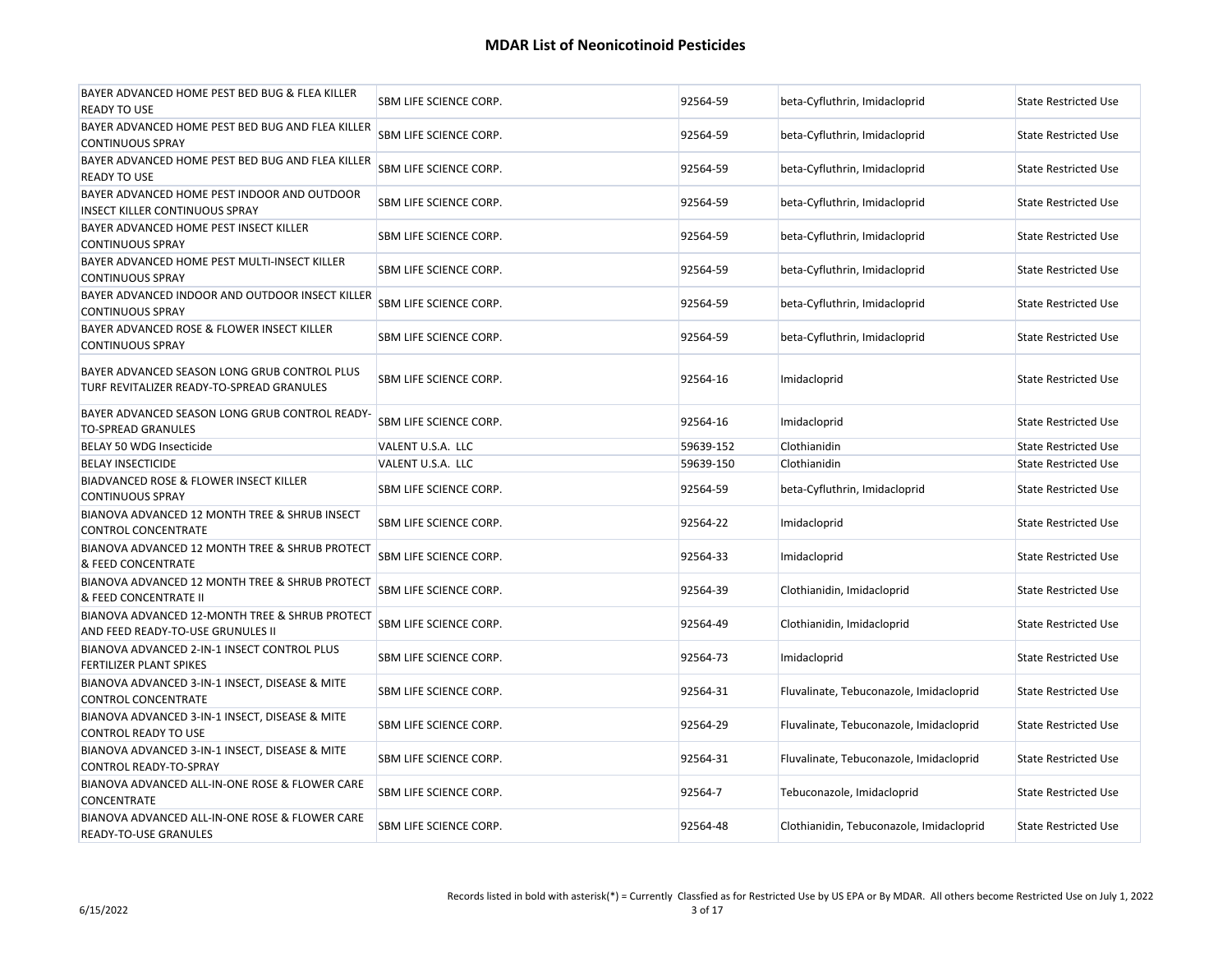| BIANOVA ADVANCED BED BUG & FLEA KILLER READY TO<br><b>USE</b>                                                      | SBM LIFE SCIENCE CORP.        | 92564-59 | beta-Cyfluthrin, Imidacloprid | <b>State Restricted Use</b> |
|--------------------------------------------------------------------------------------------------------------------|-------------------------------|----------|-------------------------------|-----------------------------|
| BIANOVA ADVANCED BED BUG AND FLEA KILLER<br><b>CONTINUOUS SPRAY</b>                                                | SBM LIFE SCIENCE CORP.        | 92564-59 | beta-Cyfluthrin, Imidacloprid | <b>State Restricted Use</b> |
| BIANOVA ADVANCED COMPLETE BRAND ANT KILLER<br>PLUS* (*ALSO FOR FLEAS AND TICKS) READY-TO-SPREAD<br><b>GRANULES</b> | <b>SBM LIFE SCIENCE CORP.</b> | 92564-13 | beta-Cyfluthrin, Imidacloprid | <b>State Restricted Use</b> |
| BIANOVA ADVANCED COMPLETE BRAND INSECT KILLER<br>FOR LAWNS                                                         | SBM LIFE SCIENCE CORP.        | 92564-12 | beta-Cyfluthrin, Imidacloprid | <b>State Restricted Use</b> |
| BIANOVA ADVANCED COMPLETE BRAND INSECT KILLER<br>FOR SOIL & LAWN                                                   | SBM LIFE SCIENCE CORP.        | 92564-12 | beta-Cyfluthrin, Imidacloprid | <b>State Restricted Use</b> |
| BIANOVA ADVANCED COMPLETE BRAND INSECT KILLER<br>FOR SOIL & TURF CONCENTRATE                                       | SBM LIFE SCIENCE CORP.        | 92564-12 | beta-Cyfluthrin, Imidacloprid | <b>State Restricted Use</b> |
| BIANOVA ADVANCED COMPLETE BRAND INSECT KILLER<br>FOR SOIL & TURF READY-TO-SPRAY                                    | SBM LIFE SCIENCE CORP.        | 92564-12 | beta-Cyfluthrin, Imidacloprid | <b>State Restricted Use</b> |
| BIANOVA ADVANCED COMPLETE BRAND INSECT KILLER<br>FOR SOIL & TURF READY-TO-SPREAD GRANULES                          | SBM LIFE SCIENCE CORP.        | 92564-13 | beta-Cyfluthrin, Imidacloprid | State Restricted Use        |
| BIANOVA ADVANCED DUAL ACTION ROSE & FLOWER<br>INSECT KILLER CONTINUOUS SPRAY                                       | SBM LIFE SCIENCE CORP.        | 92564-59 | beta-Cyfluthrin, Imidacloprid | <b>State Restricted Use</b> |
| BIANOVA ADVANCED FIRE ANT KILLER PLUS GRANULES                                                                     | SBM LIFE SCIENCE CORP.        | 92564-13 | beta-Cyfluthrin, Imidacloprid | <b>State Restricted Use</b> |
| BIANOVA ADVANCED FIRE ANT KILLER PLUS INSECT<br>CONTROL GRANULES                                                   | SBM LIFE SCIENCE CORP.        | 92564-13 | beta-Cyfluthrin, Imidacloprid | <b>State Restricted Use</b> |
| BIANOVA ADVANCED FIRE ANT KILLER PLUS INSECT<br>CONTROL READY-TO-SPRAY                                             | SBM LIFE SCIENCE CORP.        | 92564-12 | beta-Cyfluthrin, Imidacloprid | <b>State Restricted Use</b> |
| BIANOVA ADVANCED FIRE ANT KILLER PLUS READY-TO-<br>SPRAY                                                           | SBM LIFE SCIENCE CORP.        | 92564-12 | beta-Cyfluthrin, Imidacloprid | <b>State Restricted Use</b> |
| BIANOVA ADVANCED FRUIT, CITRUS & VEGETABLE INSECT<br>CONTROL CONCENTRATE                                           | SBM LIFE SCIENCE CORP.        | 92564-46 | Imidacloprid                  | State Restricted Use        |
| BIANOVA ADVANCED HOME PEST BED BUG & FLEA KILLER<br><b>READY TO USE</b>                                            | SBM LIFE SCIENCE CORP.        | 92564-59 | beta-Cyfluthrin, Imidacloprid | <b>State Restricted Use</b> |
| BIANOVA ADVANCED HOME PEST BED BUG AND FLEA<br>KILLER CONTINUOUS SPRAY                                             | SBM LIFE SCIENCE CORP.        | 92564-59 | beta-Cyfluthrin, Imidacloprid | <b>State Restricted Use</b> |
| BIANOVA ADVANCED HOME PEST INDOOR AND OUTDOOR<br>INSECT KILLER CONTINUOUS SPRAY                                    | SBM LIFE SCIENCE CORP.        | 92564-59 | beta-Cyfluthrin, Imidacloprid | <b>State Restricted Use</b> |
| BIANOVA ADVANCED HOME PEST INSECT KILLER<br>CONTINUOUS SPRAY                                                       | SBM LIFE SCIENCE CORP.        | 92564-59 | beta-Cyfluthrin, Imidacloprid | <b>State Restricted Use</b> |
| BIANOVA ADVANCED INDOOR AND OUTDOOR INSECT<br>KILLER CONTINUOUS SPRAY                                              | SBM LIFE SCIENCE CORP.        | 92564-59 | beta-Cyfluthrin, Imidacloprid | <b>State Restricted Use</b> |
| BIANOVA ADVANCED INSECT KILLER CONTINUOUS SPRAY                                                                    | <b>SBM LIFE SCIENCE CORP.</b> | 92564-59 | beta-Cyfluthrin, Imidacloprid | <b>State Restricted Use</b> |
| BIANOVA ADVANCED PLANT FOOD PLUS INSECT CONTROL<br><b>SPIKES</b>                                                   | SBM LIFE SCIENCE CORP.        | 92564-73 | Imidacloprid                  | <b>State Restricted Use</b> |
| BIANOVA ADVANCED ROSE & FLOWER INSECT KILLER<br><b>CONTINUOUS SPRAY</b>                                            | SBM LIFE SCIENCE CORP.        | 92564-59 | beta-Cyfluthrin, Imidacloprid | <b>State Restricted Use</b> |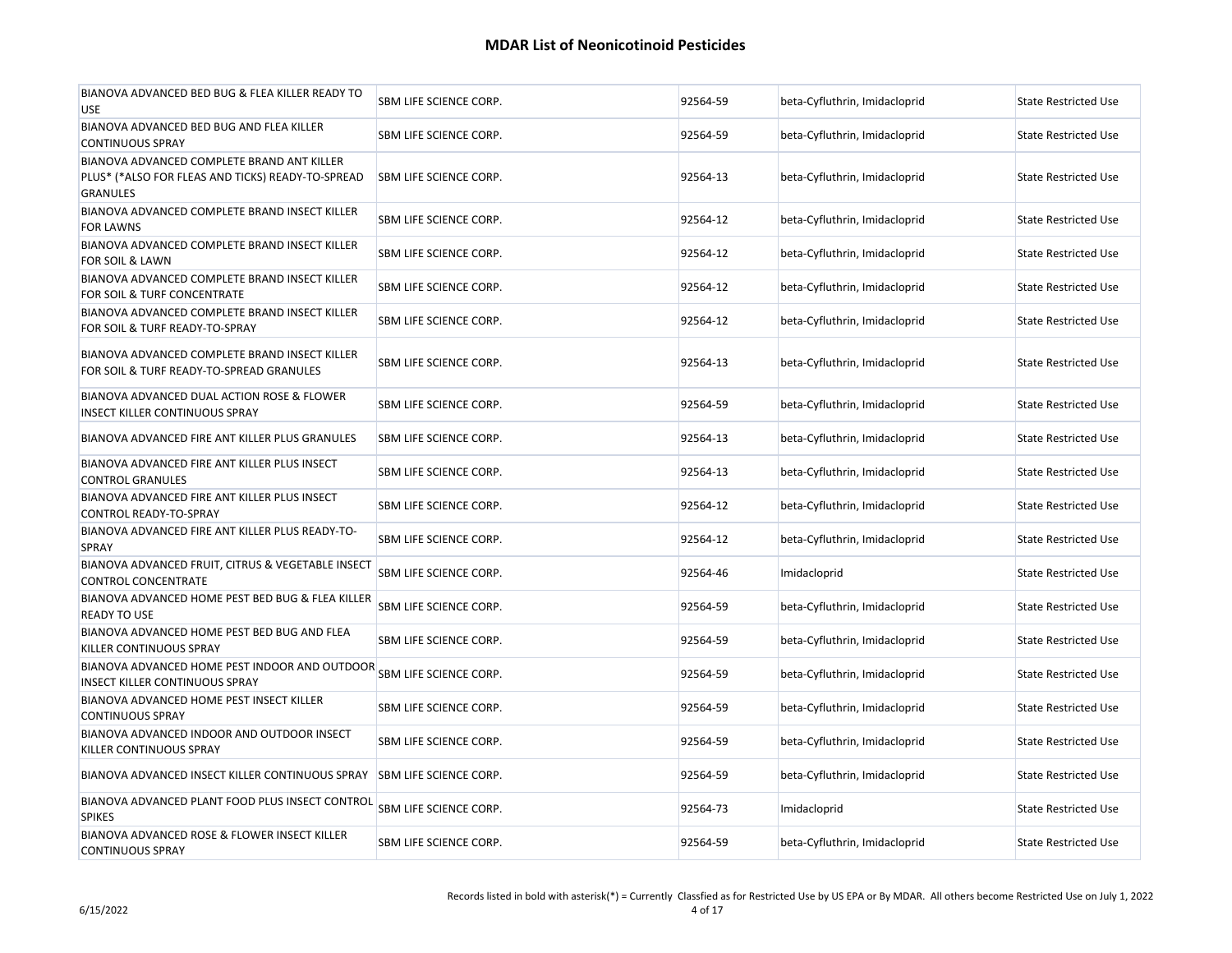| BIANOVA ADVANCED SEASON LONG GRUB CONTROL PLUS<br>TURF REVITALIZER READY-TO-SPREAD GRANULES                   | SBM LIFE SCIENCE CORP.        | 92564-16 | Imidacloprid                             | <b>State Restricted Use</b> |
|---------------------------------------------------------------------------------------------------------------|-------------------------------|----------|------------------------------------------|-----------------------------|
| BIANOVA INDOOR INSECT KILLER CONTINUOUS SPRAY                                                                 | SBM LIFE SCIENCE CORP.        | 92564-59 | beta-Cyfluthrin, Imidacloprid            | <b>State Restricted Use</b> |
| BIOADVANCED 12 MONTH TREE & SHRUB INSECT<br><b>CONTROL CONCENTRATE</b>                                        | SBM LIFE SCIENCE CORP.        | 92564-22 | Imidacloprid                             | <b>State Restricted Use</b> |
| BIOADVANCED 12 MONTH TREE & SHRUB PROTECT &<br><b>FEED CONCENTRATE</b>                                        | SBM LIFE SCIENCE CORP.        | 92564-33 | Imidacloprid                             | <b>State Restricted Use</b> |
| BIOADVANCED 12 MONTH TREE & SHRUB PROTECT &<br>FEED CONCENTRATE II                                            | <b>SBM LIFE SCIENCE CORP.</b> | 92564-39 | Clothianidin, Imidacloprid               | <b>State Restricted Use</b> |
| BIOADVANCED 12-MONTH TREE & SHRUB PROTECT AND<br>FEED READY-TO-USE GRANULES II                                | SBM LIFE SCIENCE CORP.        | 92564-49 | Clothianidin, Imidacloprid               | <b>State Restricted Use</b> |
| BIOADVANCED 2 IN 1 SYSTEMATIC ROSE & FLOWER CARE<br>READY-TO-USE GRANULES II                                  | SBM LIFE SCIENCE CORP.        | 92564-23 | Imidacloprid                             | <b>State Restricted Use</b> |
| BIOADVANCED 2 IN 1 SYSTEMIC ROSE & FLOWER CARE<br>READY-TO-USE GRANULES II                                    | SBM LIFE SCIENCE CORP.        | 92564-23 | Imidacloprid                             | <b>State Restricted Use</b> |
| BIOADVANCED 3-IN-1 INSECT, DISEASE & MITE CONTROL<br>CONCENTRATE                                              | SBM LIFE SCIENCE CORP.        | 92564-31 | Fluvalinate, Tebuconazole, Imidacloprid  | <b>State Restricted Use</b> |
| BIOADVANCED 3-IN-1 INSECT, DISEASE & MITE CONTROL<br><b>READY TO USE</b>                                      | SBM LIFE SCIENCE CORP.        | 92564-29 | Fluvalinate, Tebuconazole, Imidacloprid  | <b>State Restricted Use</b> |
| BIOADVANCED 3-IN-1 INSECT, DISEASE & MITE CONTROL<br>READY-TO-SPRAY                                           | SBM LIFE SCIENCE CORP.        | 92564-31 | Fluvalinate, Tebuconazole, Imidacloprid  | <b>State Restricted Use</b> |
| BIOADVANCED ALL-IN-ONE ROSE & FLOWER CARE<br>CONCENTRATE                                                      | SBM LIFE SCIENCE CORP.        | 92564-7  | Tebuconazole, Imidacloprid               | <b>State Restricted Use</b> |
| BIOADVANCED ALL-IN-ONE ROSE & FLOWER CARE READY<br><b>TO-USE GRANULES</b>                                     | SBM LIFE SCIENCE CORP.        | 92564-48 | Clothianidin, Tebuconazole, Imidacloprid | <b>State Restricted Use</b> |
| BIOADVANCED BED BUG & FLEA KILLER READY TO USE                                                                | SBM LIFE SCIENCE CORP.        | 92564-59 | beta-Cyfluthrin, Imidacloprid            | <b>State Restricted Use</b> |
| BIOADVANCED BED BUG AND FLEA KILLER CONTINUOUS<br>SPRAY                                                       | SBM LIFE SCIENCE CORP.        | 92564-59 | beta-Cyfluthrin, Imidacloprid            | <b>State Restricted Use</b> |
| BIOADVANCED COMPLETE BRAND ANT KILLER PLUS*<br>(*ALSO FOR FLEAS AND TICKS) READY-TO-SPREAD<br><b>GRANULES</b> | SBM LIFE SCIENCE CORP.        | 92564-13 | beta-Cyfluthrin, Imidacloprid            | <b>State Restricted Use</b> |
| BIOADVANCED COMPLETE BRAND INSECT KILLER FOR<br>LAWNS                                                         | SBM LIFE SCIENCE CORP.        | 92564-12 | beta-Cyfluthrin, Imidacloprid            | <b>State Restricted Use</b> |
| BIOADVANCED COMPLETE BRAND INSECT KILLER FOR SOIL<br>& LAWN                                                   | SBM LIFE SCIENCE CORP.        | 92564-12 | beta-Cyfluthrin, Imidacloprid            | <b>State Restricted Use</b> |
| BIOADVANCED COMPLETE BRAND INSECT KILLER FOR SOIL<br>& TURF CONCENTRATE                                       | SBM LIFE SCIENCE CORP.        | 92564-12 | beta-Cyfluthrin, Imidacloprid            | <b>State Restricted Use</b> |
| BIOADVANCED COMPLETE BRAND INSECT KILLER FOR SOIL<br>& TURF READY-TO-SPRAY                                    | SBM LIFE SCIENCE CORP.        | 92564-12 | beta-Cyfluthrin, Imidacloprid            | <b>State Restricted Use</b> |
| BIOADVANCED COMPLETE BRAND INSECT KILLER FOR SOIL<br>& TURF READY-TO-SPREAD GRANULES                          | SBM LIFE SCIENCE CORP.        | 92564-13 | beta-Cyfluthrin, Imidacloprid            | <b>State Restricted Use</b> |
| BIOADVANCED DUAL ACTION ROSE & FLOWER INSECT<br>KILLER                                                        | SBM LIFE SCIENCE CORP.        | 92564-11 | beta-Cyfluthrin, Imidacloprid            | <b>State Restricted Use</b> |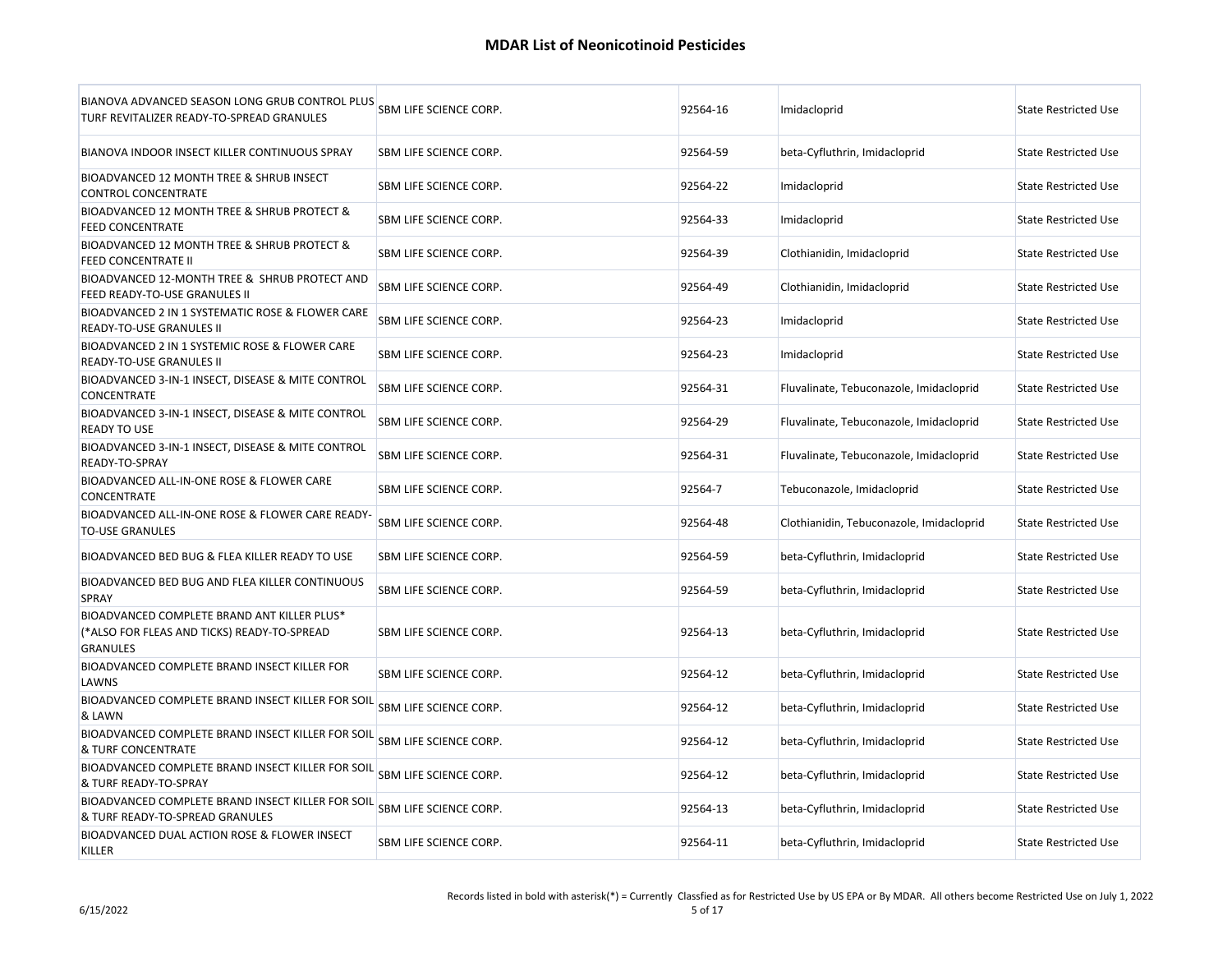| BIOADVANCED DUAL ACTION ROSE & FLOWER INSECT<br>KILLER CONTINUOUS SPRAY                           | SBM LIFE SCIENCE CORP.        | 92564-59 | beta-Cyfluthrin, Imidacloprid | <b>State Restricted Use</b> |
|---------------------------------------------------------------------------------------------------|-------------------------------|----------|-------------------------------|-----------------------------|
| BIOADVANCED FIRE ANT KILLER PLUS GRANULES                                                         | SBM LIFE SCIENCE CORP.        | 92564-13 | beta-Cyfluthrin, Imidacloprid | <b>State Restricted Use</b> |
| BIOADVANCED FIRE ANT KILLER PLUS INSECT CONTROL<br><b>GRANULES</b>                                | SBM LIFE SCIENCE CORP.        | 92564-13 | beta-Cyfluthrin, Imidacloprid | <b>State Restricted Use</b> |
| BIOADVANCED FIRE ANT KILLER PLUS INSECT CONTROL<br>READY-TO-SPRAY                                 | SBM LIFE SCIENCE CORP.        | 92564-12 | beta-Cyfluthrin, Imidacloprid | <b>State Restricted Use</b> |
| BIOADVANCED FIRE ANT KILLER PLUS READY-TO-SPRAY                                                   | SBM LIFE SCIENCE CORP.        | 92564-12 | beta-Cyfluthrin, Imidacloprid | <b>State Restricted Use</b> |
| BIOADVANCED FRUIT, CITRUS & VEGETABLE INSECT<br><b>CONTROL CONCENTRATE</b>                        | SBM LIFE SCIENCE CORP.        | 92564-46 | Imidacloprid                  | <b>State Restricted Use</b> |
| BIOADVANCED HOME PEST BED BUG & FLEA KILLER<br><b>READY TO USE</b>                                | SBM LIFE SCIENCE CORP.        | 92564-59 | beta-Cyfluthrin, Imidacloprid | <b>State Restricted Use</b> |
| BIOADVANCED HOME PEST BED BUG AND FLEA KILLER<br><b>CONTINUOUS SPRAY</b>                          | SBM LIFE SCIENCE CORP.        | 92564-59 | beta-Cyfluthrin, Imidacloprid | <b>State Restricted Use</b> |
| BIOADVANCED HOME PEST INDOOR AND OUTDOOR<br>INSECT KILLER CONTINUOUS SPRAY                        | SBM LIFE SCIENCE CORP.        | 92564-59 | beta-Cyfluthrin, Imidacloprid | <b>State Restricted Use</b> |
| BIOADVANCED HOME PEST INSECT KILLER CONTINUOUS<br><b>SPRAY</b>                                    | SBM LIFE SCIENCE CORP.        | 92564-59 | beta-Cyfluthrin, Imidacloprid | <b>State Restricted Use</b> |
| BIOADVANCED HOME PEST MULTI-INSECT KILLER<br><b>CONTINUOUS SPRAY</b>                              | SBM LIFE SCIENCE CORP.        | 92564-59 | beta-Cyfluthrin, Imidacloprid | <b>State Restricted Use</b> |
| BIOADVANCED INDOOR AND OUTDOOR INSECT KILLER<br><b>CONTINUOUS SPRAY</b>                           | SBM LIFE SCIENCE CORP.        | 92564-59 | beta-Cyfluthrin, Imidacloprid | <b>State Restricted Use</b> |
| BIOADVANCED INDOOR INSECT KILLER CONTINUOUS<br>SPRAY                                              | SBM LIFE SCIENCE CORP.        | 92564-59 | beta-Cyfluthrin, Imidacloprid | <b>State Restricted Use</b> |
| BIOADVANCED INSECT KILLER CONTINUOUS SPRAY                                                        | <b>SBM LIFE SCIENCE CORP.</b> | 92564-59 | beta-Cyfluthrin, Imidacloprid | <b>State Restricted Use</b> |
| BIOADVANCED SCIENCE-BASE SOLUTIONS FRUIT, CITRUS<br>& VEGETABLE INSECT CONTROL CONCENTRATE        | SBM LIFE SCIENCE CORP.        | 92564-46 | Imidacloprid                  | <b>State Restricted Use</b> |
| BIOADVANCED SCIENCE-BASED SOLUTIONS 12 MONTH<br>TREE & SHRUB INSECT CONTROL CONCENTRATE           | SBM LIFE SCIENCE CORP.        | 92564-22 | Imidacloprid                  | <b>State Restricted Use</b> |
| BIOADVANCED SCIENCE-BASED SOLUTIONS 12 MONTH<br>TREE & SHRUB PROTECT & FEED CONCENTRATE           | <b>SBM LIFE SCIENCE CORP.</b> | 92564-33 | Imidacloprid                  | <b>State Restricted Use</b> |
| BIOADVANCED SCIENCE-BASED SOLUTIONS 12 MONTH<br>TREE & SHRUB PROTECT & FEED CONCENTRATE II        | SBM LIFE SCIENCE CORP.        | 92564-39 | Clothianidin, Imidacloprid    | <b>State Restricted Use</b> |
| BioAdvanced Science-Based Solutions 12 Month Tree &<br>Shrub Protect & Feed Ready-To-Use Granules | <b>SBM LIFE SCIENCE CORP.</b> | 92564-30 | Imidacloprid                  | <b>State Restricted Use</b> |
| BioAdvanced Science-Based Solutions 12 Month Tree<br>Protect & Feed Concentrate II                | SBM LIFE SCIENCE CORP.        | 92564-39 | Clothianidin, Imidacloprid    | <b>State Restricted Use</b> |
| BioAdvanced Science-Based Solutions 12 Month Tree<br>Protect & Feed Ready-To-Use Granules         | SBM LIFE SCIENCE CORP.        | 92564-30 | Imidacloprid                  | <b>State Restricted Use</b> |
| BIOADVANCED SCIENCE-BASED SOLUTIONS 2- IN -1<br><b>FLOWER &amp; ROSE CARE GRANULES</b>            | SBM LIFE SCIENCE CORP.        | 92564-23 | Imidacloprid                  | <b>State Restricted Use</b> |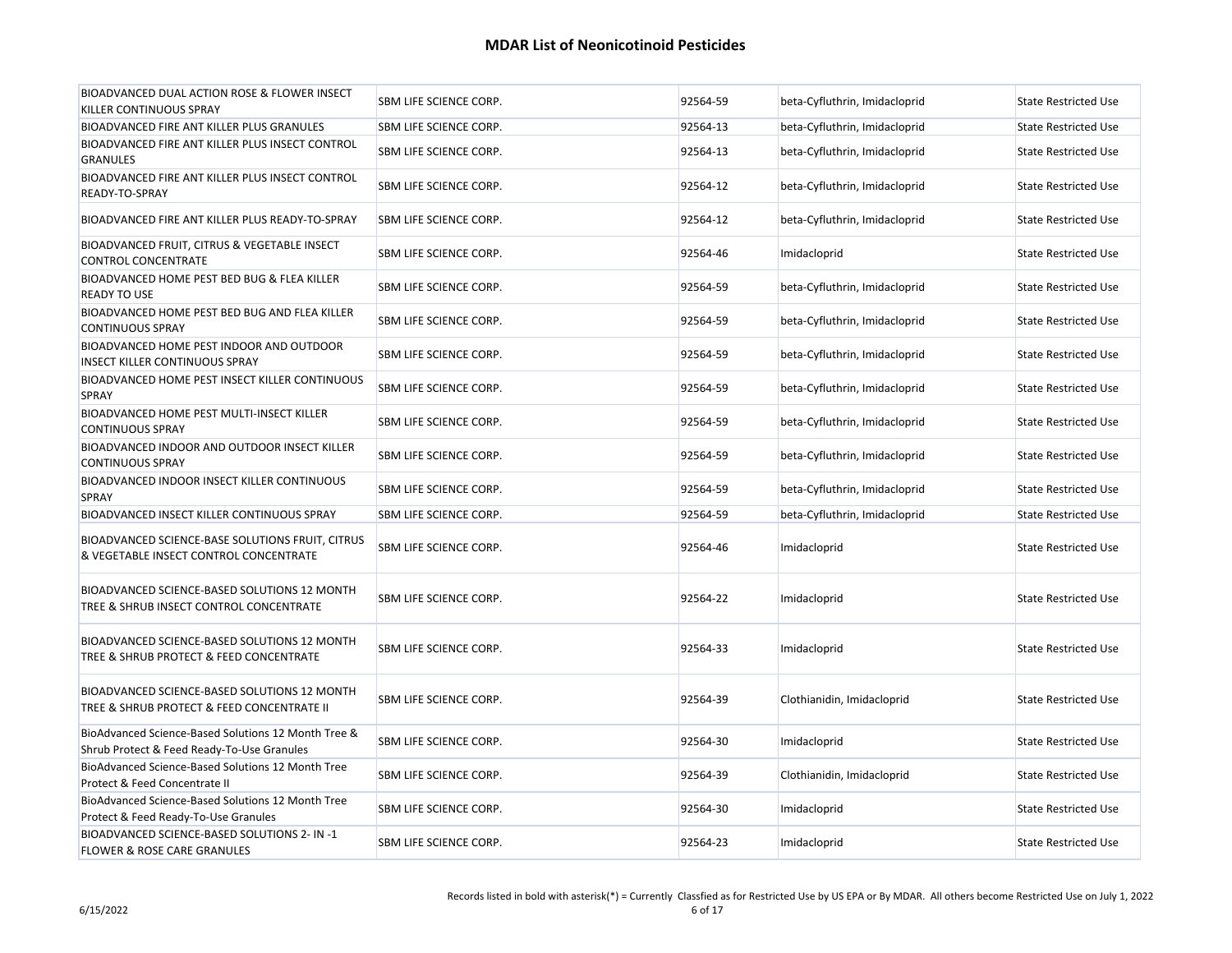| BIOADVANCED SCIENCE-BASED SOLUTIONS 2- IN-1<br>FLOWER AND ROSE CARE READY-TO-USE GRANULES                                       | SBM LIFE SCIENCE CORP.        | 92564-23 | Imidacloprid                             | <b>State Restricted Use</b> |
|---------------------------------------------------------------------------------------------------------------------------------|-------------------------------|----------|------------------------------------------|-----------------------------|
| BIOADVANCED SCIENCE-BASED SOLUTIONS 2- IN -1 ROSE<br>& FLOWER CARE GRANULES                                                     | SBM LIFE SCIENCE CORP.        | 92564-23 | Imidacloprid                             | <b>State Restricted Use</b> |
| BIOADVANCED SCIENCE-BASED SOLUTIONS 2- IN-1 ROSE<br>& FLOWER CARE READY-TO-USE GRANULES                                         | SBM LIFE SCIENCE CORP.        | 92564-23 | Imidacloprid                             | <b>State Restricted Use</b> |
| BIOADVANCED SCIENCE-BASED SOLUTIONS 2 IN 1<br>SYSTEMATIC ROSE & FLOWER CARE READY-TO-USE<br><b>GRANULES II</b>                  | SBM LIFE SCIENCE CORP.        | 92564-23 | Imidacloprid                             | <b>State Restricted Use</b> |
| BIOADVANCED SCIENCE-BASED SOLUTIONS 2- IN -1<br>SYSTEMIC FLOWER & ROSE CARE GRANULES                                            | SBM LIFE SCIENCE CORP.        | 92564-23 | Imidacloprid                             | <b>State Restricted Use</b> |
| BIOADVANCED SCIENCE-BASED SOLUTIONS 2- IN-1<br>SYSTEMIC FLOWER AND ROSE CARE READY-TO-USE<br><b>GRANULES</b>                    | SBM LIFE SCIENCE CORP.        | 92564-23 | Imidacloprid                             | <b>State Restricted Use</b> |
| BIOADVANCED SCIENCE-BASED SOLUTIONS 2 IN 1<br>SYSTEMIC ROSE & FLOWER CARE READY-TO-USE<br><b>GRANULES II</b>                    | SBM LIFE SCIENCE CORP.        | 92564-23 | Imidacloprid                             | <b>State Restricted Use</b> |
| BIOADVANCED SCIENCE-BASED SOLUTIONS 2-IN-1 INSECT<br>CONTROL PLUS FERTILIZER PLANT SPIKES                                       | SBM LIFE SCIENCE CORP.        | 92564-73 | Imidacloprid                             | <b>State Restricted Use</b> |
| BIOADVANCED SCIENCE-BASED SOLUTIONS 3-IN-1 INSECT,<br>DISEASE & MITE CONTROL CONCENTRATE                                        | SBM LIFE SCIENCE CORP.        | 92564-31 | Fluvalinate, Tebuconazole, Imidacloprid  | <b>State Restricted Use</b> |
| BIOADVANCED SCIENCE-BASED SOLUTIONS 3-IN-1 INSECT.<br>DISEASE & MITE CONTROL READY TO USE                                       | SBM LIFE SCIENCE CORP.        | 92564-29 | Fluvalinate, Tebuconazole, Imidacloprid  | <b>State Restricted Use</b> |
| BIOADVANCED SCIENCE-BASED SOLUTIONS 3-IN-1 INSECT,<br>DISEASE & MITE CONTROL READY-TO-SPRAY                                     | SBM LIFE SCIENCE CORP.        | 92564-31 | Fluvalinate, Tebuconazole, Imidacloprid  | <b>State Restricted Use</b> |
| BIOADVANCED SCIENCE-BASED SOLUTIONS ALL-IN-ONE<br>ROSE & FLOWER CARE CONCENTRATE                                                | <b>SBM LIFE SCIENCE CORP.</b> | 92564-7  | Tebuconazole, Imidacloprid               | <b>State Restricted Use</b> |
| BIOADVANCED SCIENCE-BASED SOLUTIONS ALL-IN-ONE<br>ROSE & FLOWER CARE READY-TO-USE GRANULES                                      | <b>SBM LIFE SCIENCE CORP.</b> | 92564-48 | Clothianidin, Tebuconazole, Imidacloprid | <b>State Restricted Use</b> |
| BIOADVANCED SCIENCE-BASED SOLUTIONS BED BUG &<br>FLEA KILLER READY TO USE                                                       | SBM LIFE SCIENCE CORP.        | 92564-59 | beta-Cyfluthrin, Imidacloprid            | <b>State Restricted Use</b> |
| BIOADVANCED SCIENCE-BASED SOLUTIONS BED BUG AND<br>FLEA KILLER CONTINUOUS SPRAY                                                 | SBM LIFE SCIENCE CORP.        | 92564-59 | beta-Cyfluthrin, Imidacloprid            | <b>State Restricted Use</b> |
| BIOADVANCED SCIENCE-BASED SOLUTIONS COMPLETE<br>BRAND ANT KILLER PLUS* (* ALSO FOR FLEAS AND TICKS)<br>READY-TO-SPREAD GRANULES | <b>SBM LIFE SCIENCE CORP.</b> | 92564-13 | beta-Cyfluthrin, Imidacloprid            | <b>State Restricted Use</b> |
| BIOADVANCED SCIENCE-BASED SOLUTIONS COMPLETE<br>BRAND INSECT KILLER FOR LAWNS                                                   | SBM LIFE SCIENCE CORP.        | 92564-12 | beta-Cyfluthrin, Imidacloprid            | <b>State Restricted Use</b> |
| BIOADVANCED SCIENCE-BASED SOLUTIONS COMPLETE<br>BRAND INSECT KILLER FOR SOIL & LAWN                                             | SBM LIFE SCIENCE CORP.        | 92564-12 | beta-Cyfluthrin, Imidacloprid            | <b>State Restricted Use</b> |
| BIOADVANCED SCIENCE-BASED SOLUTIONS COMPLETE<br>BRAND INSECT KILLER FOR SOIL & TURF CONCENTRATE                                 | SBM LIFE SCIENCE CORP.        | 92564-12 | beta-Cyfluthrin, Imidacloprid            | <b>State Restricted Use</b> |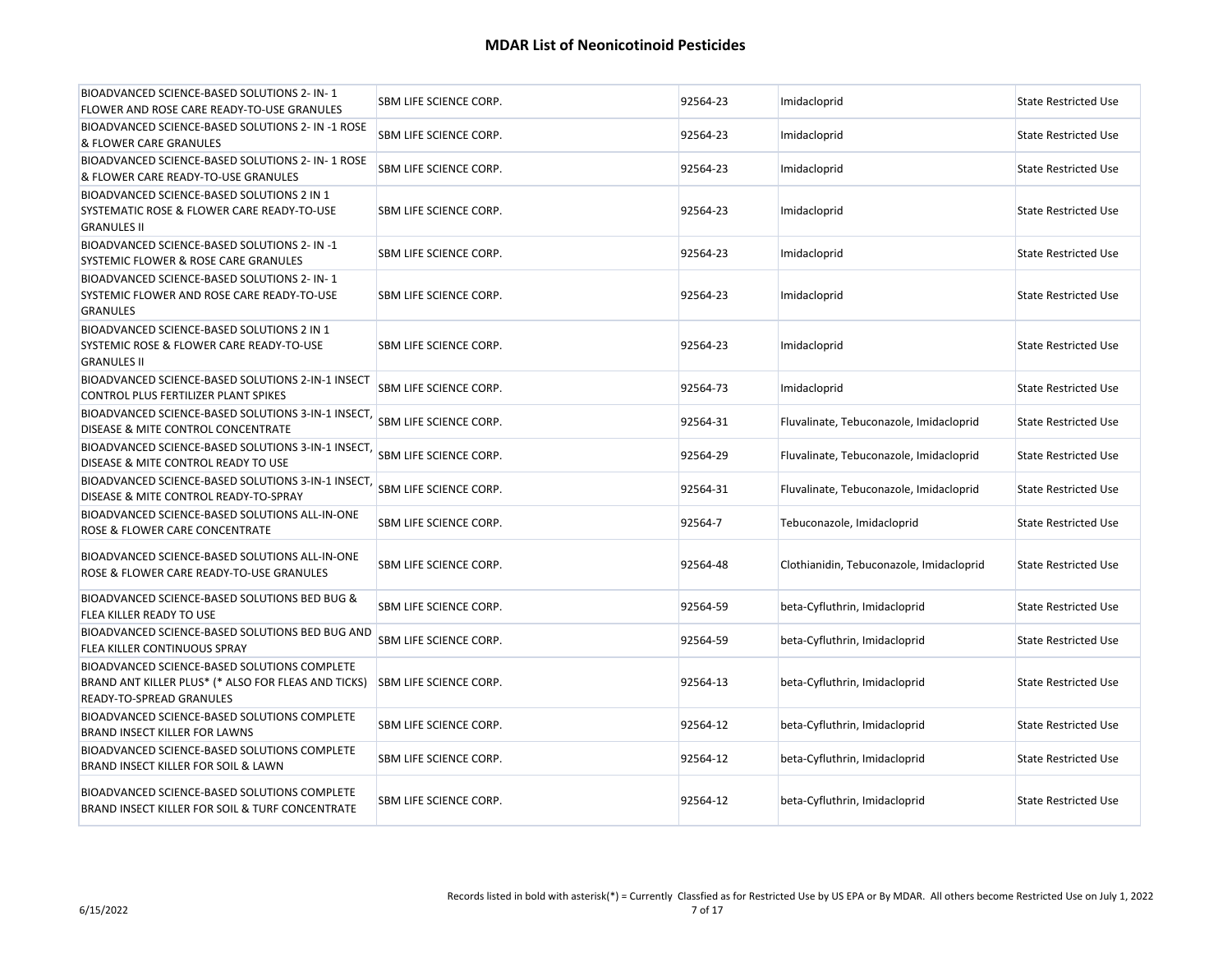| BIOADVANCED SCIENCE-BASED SOLUTIONS COMPLETE<br>BRAND INSECT KILLER FOR SOIL & TURF READY-TO-SPRAY                      | SBM LIFE SCIENCE CORP.        | 92564-12 | beta-Cyfluthrin, Imidacloprid | <b>State Restricted Use</b> |
|-------------------------------------------------------------------------------------------------------------------------|-------------------------------|----------|-------------------------------|-----------------------------|
| BIOADVANCED SCIENCE-BASED SOLUTIONS COMPLETE<br>BRAND INSECT KILLER FOR SOIL & TURF READY-TO-<br><b>SPREAD GRANULES</b> | <b>SBM LIFE SCIENCE CORP.</b> | 92564-13 | beta-Cyfluthrin, Imidacloprid | <b>State Restricted Use</b> |
| BIOADVANCED SCIENCE-BASED SOLUTIONS DUAL ACTION<br>ROSE & FLOWER INSECT KILLER                                          | <b>SBM LIFE SCIENCE CORP.</b> | 92564-11 | beta-Cyfluthrin, Imidacloprid | <b>State Restricted Use</b> |
| BIOADVANCED SCIENCE-BASED SOLUTIONS DUAL ACTION<br>ROSE & FLOWER INSECT KILLER CONTINUOUS SPRAY                         | SBM LIFE SCIENCE CORP.        | 92564-59 | beta-Cyfluthrin, Imidacloprid | <b>State Restricted Use</b> |
| BIOADVANCED SCIENCE-BASED SOLUTIONS FIRE ANT<br>KILLER PLUS GRANULES                                                    | SBM LIFE SCIENCE CORP.        | 92564-13 | beta-Cyfluthrin, Imidacloprid | <b>State Restricted Use</b> |
| BIOADVANCED SCIENCE-BASED SOLUTIONS FIRE ANT<br>KILLER PLUS INSECT CONTROL GRANULES                                     | SBM LIFE SCIENCE CORP.        | 92564-13 | beta-Cyfluthrin, Imidacloprid | <b>State Restricted Use</b> |
| BIOADVANCED SCIENCE-BASED SOLUTIONS FIRE ANT<br>KILLER PLUS READY-TO-SPRAY                                              | SBM LIFE SCIENCE CORP.        | 92564-12 | beta-Cyfluthrin, Imidacloprid | <b>State Restricted Use</b> |
| BIOADVANCED SCIENCE-BASED SOLUTIONS FIRE ANY<br>KILLER PLUS INSECT CONTROL READY-TO-SPRAY                               | SBM LIFE SCIENCE CORP.        | 92564-12 | beta-Cyfluthrin, Imidacloprid | <b>State Restricted Use</b> |
| BioAdvanced Science-Based Solutions Fruit & Citrus Tree<br><b>Insect Control Concentrate</b>                            | SBM LIFE SCIENCE CORP.        | 92564-46 | Imidacloprid                  | <b>State Restricted Use</b> |
| BIOADVANCED SCIENCE-BASED SOLUTIONS HOME PEST<br>BED BUG & FLEA KILLER READY TO USE                                     | SBM LIFE SCIENCE CORP.        | 92564-59 | beta-Cyfluthrin, Imidacloprid | <b>State Restricted Use</b> |
| BIOADVANCED SCIENCE-BASED SOLUTIONS HOME PEST<br>BED BUG AND FLEA KILLER CONTINUOUS SPRAY                               | SBM LIFE SCIENCE CORP.        | 92564-59 | beta-Cyfluthrin, Imidacloprid | <b>State Restricted Use</b> |
| BIOADVANCED SCIENCE-BASED SOLUTIONS HOME PEST<br>INDOOR AND OUTDOOR INSECT KILLER CONTINUOUS<br><b>SPRAY</b>            | <b>SBM LIFE SCIENCE CORP.</b> | 92564-59 | beta-Cyfluthrin, Imidacloprid | <b>State Restricted Use</b> |
| BIOADVANCED SCIENCE-BASED SOLUTIONS HOME PEST<br><b>INSECT KILLER CONTINUOUS SPRAY</b>                                  | <b>SBM LIFE SCIENCE CORP.</b> | 92564-59 | beta-Cyfluthrin, Imidacloprid | <b>State Restricted Use</b> |
| BIOADVANCED SCIENCE-BASED SOLUTIONS HOME PEST<br>MULTI-INSECT KILLER CONTINUOUS SPRAY                                   | SBM LIFE SCIENCE CORP.        | 92564-59 | beta-Cyfluthrin, Imidacloprid | <b>State Restricted Use</b> |
| BIOADVANCED SCIENCE-BASED SOLUTIONS INDOOR AND<br>OUTDOOR INSECT KILLER CONTINUOUS SPRAY                                | SBM LIFE SCIENCE CORP.        | 92564-59 | beta-Cyfluthrin, Imidacloprid | <b>State Restricted Use</b> |
| BIOADVANCED SCIENCE-BASED SOLUTIONS INDOOR<br><b>INSECT KILLER CONTINUOUS SPRAY</b>                                     | <b>SBM LIFE SCIENCE CORP.</b> | 92564-59 | beta-Cyfluthrin, Imidacloprid | <b>State Restricted Use</b> |
| BIOADVANCED SCIENCE-BASED SOLUTIONS INSECT<br>CONTROL PLUS PLANT FOOD SPIKES                                            | SBM LIFE SCIENCE CORP.        | 92564-73 | Imidacloprid                  | <b>State Restricted Use</b> |
| BIOADVANCED SCIENCE-BASED SOLUTIONS INSECT KILLER<br><b>CONTINUOUS SPRAY</b>                                            | SBM LIFE SCIENCE CORP.        | 92564-59 | beta-Cyfluthrin, Imidacloprid | <b>State Restricted Use</b> |
| BIOADVANCED SCIENCE-BASED SOLUTIONS PLANT FOOD<br>PLUS INSECT CONTROL SPIKES                                            | SBM LIFE SCIENCE CORP.        | 92564-73 | Imidacloprid                  | <b>State Restricted Use</b> |
| BIOADVANCED SCIENCE-BASED SOLUTIONS ROSE &<br>FLOWER INSECT KILLER CONTINUOUS SPRAY                                     | SBM LIFE SCIENCE CORP.        | 92564-59 | beta-Cyfluthrin, Imidacloprid | <b>State Restricted Use</b> |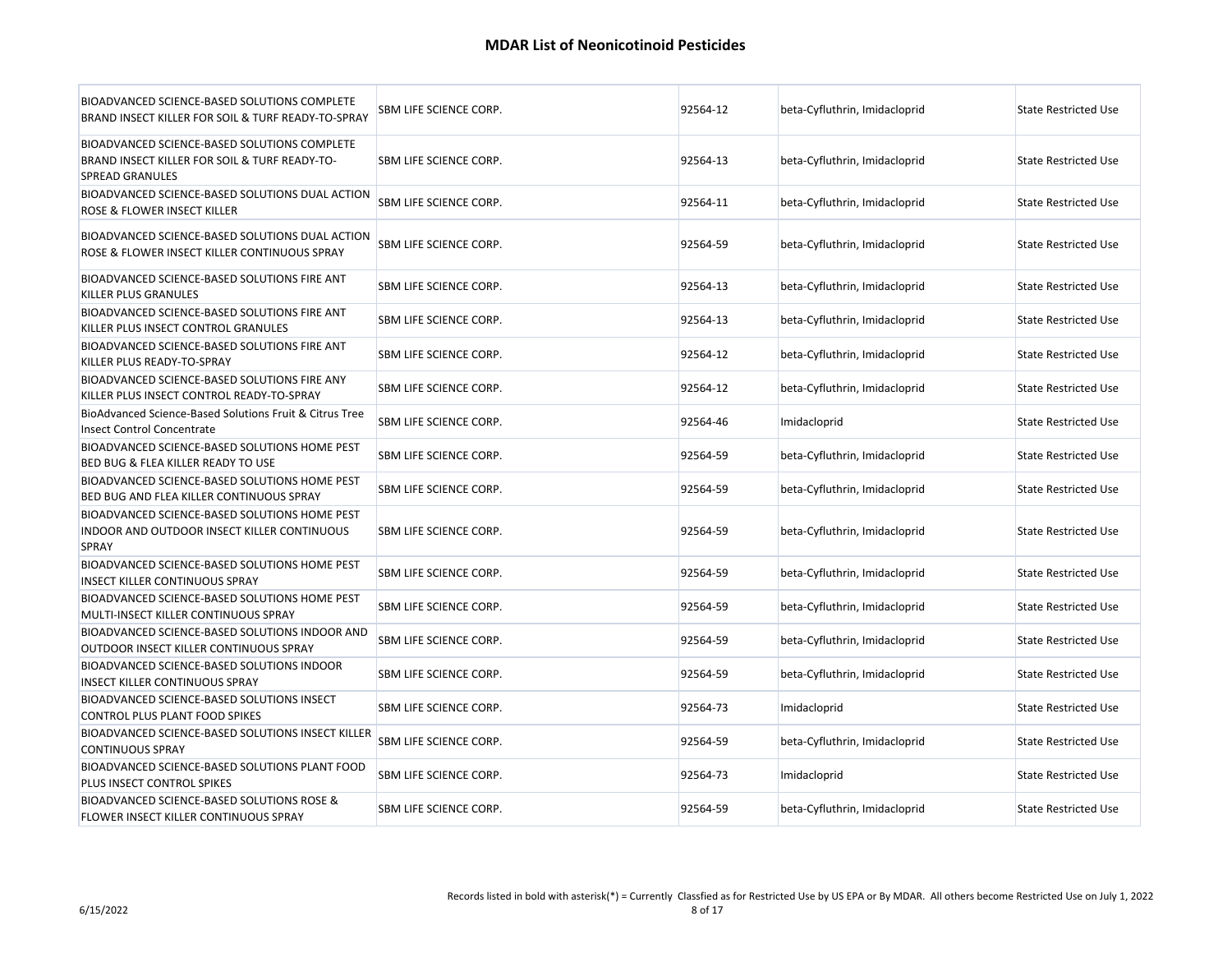| BIOADVANCED SCIENCE-BASED SOLUTIONS SEASON LONG                  |                                    |               |                                                      |                                |
|------------------------------------------------------------------|------------------------------------|---------------|------------------------------------------------------|--------------------------------|
| GRUB CONTROL PLUS TURF REVITALIZER READY-TO-                     | SBM LIFE SCIENCE CORP.             | 92564-16      | Imidacloprid                                         | <b>State Restricted Use</b>    |
| <b>SPREAD GRANULES</b>                                           |                                    |               |                                                      |                                |
| BIOADVANCED SCIENCE-BSAED SOLUTIONS 12 MONTH                     | SBM LIFE SCIENCE CORP.             | 92564-33      | Imidacloprid                                         | <b>State Restricted Use</b>    |
| TREE & SHRUB PROTECT & FEED CONCENTRATE                          |                                    |               |                                                      |                                |
| BIOADVANCED SEASON LONG GRUB CONTROL PLUS TURF                   |                                    |               |                                                      |                                |
| REVITALIZER READY-TO-SPREAD GRANULES                             | SBM LIFE SCIENCE CORP.             | 92564-16      | Imidacloprid                                         | <b>State Restricted Use</b>    |
| <b>BITHOR SC</b>                                                 | ENSYSTEX IV, INC.                  | 83923-2       | Bifenthrin, Imidacloprid                             | <b>State Restricted Use</b>    |
| <b>BONIDE ANNUAL GRUB BEATER</b>                                 | <b>BONIDE PRODS. INC.</b>          | 228-501-4     | Imidacloprid                                         | <b>State Restricted Use</b>    |
| <b>BONIDE ANNUAL GRUB BEATER</b>                                 | <b>BONIDE PRODUCTS, LLC</b>        | 228-501-4     | Imidacloprid                                         | <b>State Restricted Use</b>    |
| BONIDE ANNUAL GRUB BEATER INSECT CONTROL                         | <b>BONIDE PRODUCTS, LLC</b>        | 53883-199-4   | Imidacloprid                                         | <b>State Restricted Use</b>    |
| BONIDE ANNUAL GRUB BEATER INSECT CONTROL                         | <b>BONIDE PRODS. INC.</b>          | 53883-199-4   | Imidacloprid                                         | <b>State Restricted Use</b>    |
| BONIDE ANNUAL TREE & SHRUB INSECT CONTROL                        | <b>BONIDE PRODUCTS, LLC</b>        | 53883-205-4   | Imidacloprid                                         | <b>State Restricted Use</b>    |
| BONIDE ANNUAL TREE & SHRUB INSECT CONTROL                        | <b>BONIDE PRODS. INC.</b>          | 53883-205-4   | Imidacloprid                                         | <b>State Restricted Use</b>    |
| BONIDE DURATURF INSECT & GRUB CONTROL                            | <b>BONIDE PRODUCTS, LLC</b>        | 53883-230-4   | lambda-Cyhalothrin, Imidacloprid                     | <b>State Restricted Use</b>    |
| BONIDE DURATURF INSECT & GRUB CONTROL                            | <b>BONIDE PRODS. INC.</b>          | 53883-230-4   | lambda-Cyhalothrin, Imidacloprid                     | <b>State Restricted Use</b>    |
| Bonide Rose Rx Systemic Drench                                   | <b>BONIDE PRODUCTS, LLC</b>        | 69361-19-4    | Tebuconazole, Imidacloprid                           | <b>State Restricted Use</b>    |
| Bonide Rose Rx Systemic Drench                                   | <b>BONIDE PRODS. INC.</b>          | 69361-19-4    | Tebuconazole, Imidacloprid                           | <b>State Restricted Use</b>    |
| <b>BONIDE ROSE SHIELD CONCENTRATE</b>                            | <b>BONIDE PRODUCTS, LLC</b>        | 100-1367-4    | Thiamethoxam, Difenoconazole, lambda-<br>Cyhalothrin | <b>State Restricted Use</b>    |
| <b>BONIDE ROSE SHIELD CONCENTRATE</b>                            | <b>BONIDE PRODS. INC.</b>          | 100-1367-4    | Thiamethoxam, Difenoconazole, lambda-<br>Cyhalothrin | <b>State Restricted Use</b>    |
| <b>BONIDE ROSE SHIELD READY TO USE</b>                           | <b>BONIDE PRODS. INC.</b>          | 100-1366-4    | Thiamethoxam, Difenoconazole, lambda-<br>Cyhalothrin | <b>State Restricted Use</b>    |
| BONIDE ROSE SHIELD READY TO USE                                  | <b>BONIDE PRODUCTS, LLC</b>        | 100-1366-4    | Thiamethoxam, Difenoconazole, lambda-<br>Cyhalothrin | <b>State Restricted Use</b>    |
| BONIDE SYSTEMIC GRANULES INSECT CONTROL                          | <b>BONIDE PRODUCTS, LLC</b>        | 53883-217-4   | Imidacloprid                                         | <b>State Restricted Use</b>    |
| BONIDE SYSTEMIC GRANULES INSECT CONTROL                          | <b>BONIDE PRODS. INC.</b>          | 53883-217-4   | Imidacloprid                                         | <b>State Restricted Use</b>    |
| BONIDE SYSTEMIC HOUSEPLANT INSECT CONTROL                        | <b>BONIDE PRODS. INC.</b>          | 53883-217-4   | Imidacloprid                                         | <b>State Restricted Use</b>    |
| BONIDE SYSTEMIC HOUSEPLANT INSECT CONTROL                        | <b>BONIDE PRODUCTS, LLC</b>        | 53883-217-4   | Imidacloprid                                         | <b>State Restricted Use</b>    |
| <b>BONIDE SYSTEMIC INSECT SPRAY</b>                              | <b>BONIDE PRODUCTS, LLC</b>        | 53883-205-4   | Imidacloprid                                         | <b>State Restricted Use</b>    |
| BONIDE SYSTEMIC INSECT SPRAY                                     | <b>BONIDE PRODS. INC.</b>          | 53883-205-4   | Imidacloprid                                         | <b>State Restricted Use</b>    |
| BONIDE SYSTEMIC ROSE & FLOWER CARE                               | <b>BONIDE PRODUCTS, LLC</b>        | 228-587-4     | Imidacloprid                                         | <b>State Restricted Use</b>    |
| <b>BONIDE SYSTEMIC ROSE &amp; FLOWER CARE</b>                    | <b>BONIDE PRODS. INC.</b>          | 228-587-4     | Imidacloprid                                         | <b>State Restricted Use</b>    |
| <b>BRIGADIER INSECTICIDE</b>                                     | <b>FMC CORPORATION</b>             | 279-3332      | Bifenthrin, Imidacloprid                             | <b>Federal Restricted Use*</b> |
| <b>CARAVAN G</b>                                                 | SYNGENTA CROP PROTECTION, LLC      | 100-1415      | Thiamethoxam, Azoxystrobin                           | <b>State Restricted Use*</b>   |
| CENTERFIRE 75 WSP INSECTICIDE                                    | BAYER ENVIRONMENTAL SCIENCE        | 432-1332      | Imidacloprid                                         | <b>State Restricted Use</b>    |
| <b>Certador Insecticide</b>                                      | <b>BASF CORP</b>                   | 7969-376      | Dinotefuran                                          | <b>State Restricted Use*</b>   |
| COMPARE-N-SAVE SYSTEMIC TREE & SHRUB INSECT<br><b>DRENCH</b>     | RAGAN AND MASSEY                   | 228-525-84009 | Imidacloprid                                         | <b>State Restricted Use</b>    |
| COPLETE BRAND INSET KILLER FOR SOIL & TURF<br><b>CONCENTRATE</b> | SBM LIFE SCIENCE CORP.             | 92564-12      | beta-Cyfluthrin, Imidacloprid                        | <b>State Restricted Use</b>    |
| <b>CORETECT TREE AND SHRUB TABLETS</b>                           | BAYER ENVIRONMENTAL SCIENCE        | 432-1457      | Imidacloprid                                         | <b>State Restricted Use</b>    |
| <b>CRITERION 0.5 G INSECTICIDE</b>                               | <b>BAYER ENVIRONMENTAL SCIENCE</b> | 432-1328      | Imidacloprid                                         | <b>State Restricted Use</b>    |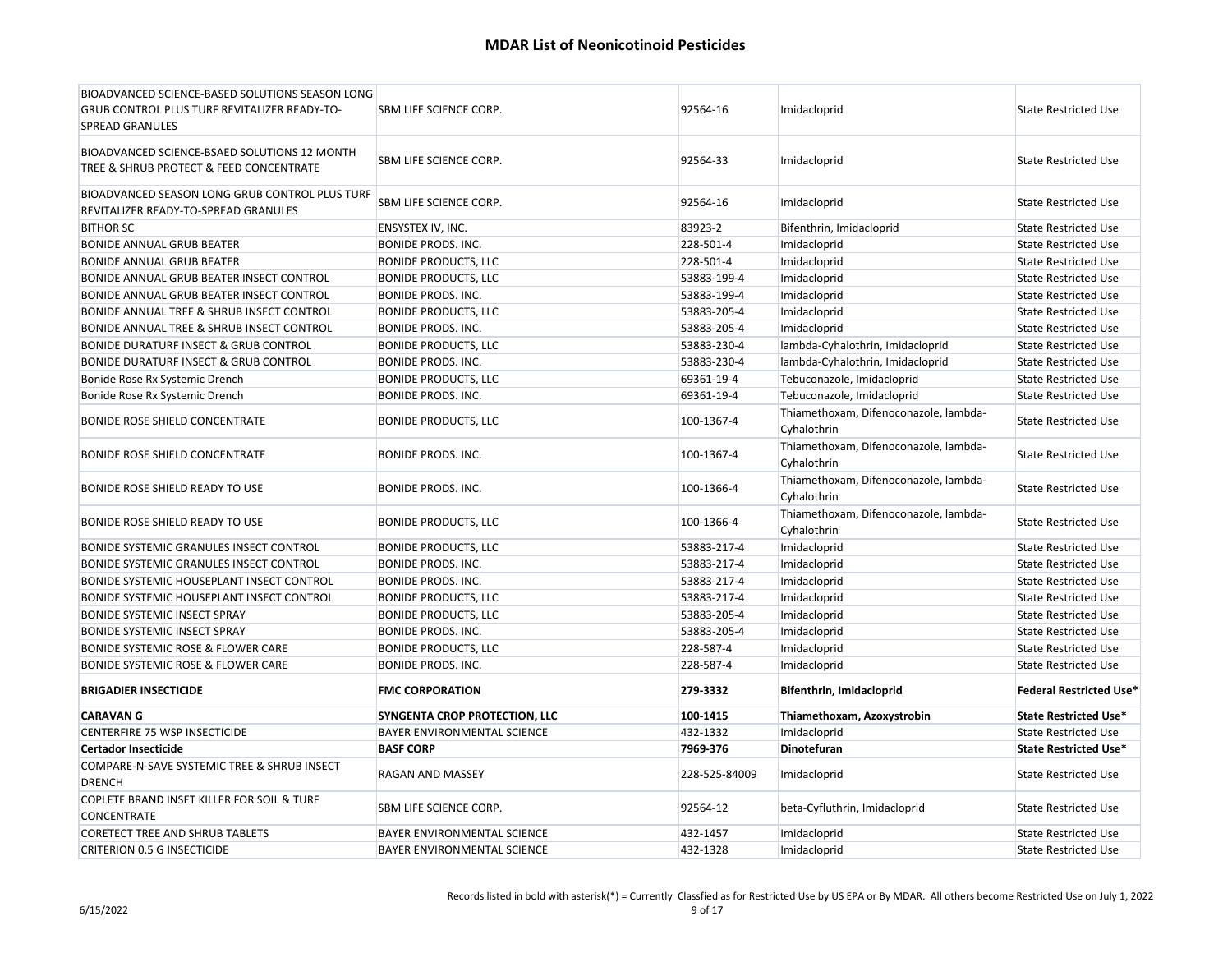| <b>CRITERION 2F INSECTICIDE</b>                                               | <b>BAYER ENVIRONMENTAL SCIENCE</b>       | 432-1312        | Imidacloprid                                                        | <b>State Restricted Use</b>    |
|-------------------------------------------------------------------------------|------------------------------------------|-----------------|---------------------------------------------------------------------|--------------------------------|
| <b>CRITERION 75 WSP INSECTICIDE</b>                                           | BAYER ENVIRONMENTAL SCIENCE              | 432-1318        | Imidacloprid                                                        | <b>State Restricted Use</b>    |
| <b>CRUISER VIBRANCE QUATTRO</b>                                               | SYNGENTA CROP PROTECTION, LLC            | 100-1527        | Thiamethoxam, Fludioxonil, Metalaxyl-M,<br>Difenoconazole, Sedaxane | <b>State Restricted Use*</b>   |
| <b>CRUISERMAXX POTATO EXTREME</b>                                             | SYNGENTA CROP PROTECTION, LLC            | 100-1444        | Thiamethoxam, Fludioxonil, Difenoconazole                           | <b>State Restricted Use*</b>   |
| <b>CRUISERMAXX POTATO INSECTICIDE AND FUNGICIDE</b>                           | SYNGENTA CROP PROTECTION, LLC            | 100-1248        | Thiamethoxam, Fludioxonil                                           | <b>State Restricted Use*</b>   |
| <b>CRUISERMAXX VIBRANCE CEREALS</b>                                           | SYNGENTA CROP PROTECTION, LLC            | 100-1383        | Thiamethoxam, Metalaxyl-M,<br>Difenoconazole, Sedaxane              | <b>State Restricted Use*</b>   |
| <b>CruiserMaxx Vibrance Potato</b>                                            | SYNGENTA CROP PROTECTION, LLC            | 100-1556        | Thiamethoxam, Fludioxonil, Difenoconazole,<br>Sedaxane              | <b>State Restricted Use*</b>   |
| <b>DINOCIDE</b>                                                               | J.J. MAUGET CO.                          | 7946-35         | Dinotefuran                                                         | <b>Federal Restricted Use*</b> |
| <b>DINOCIDE HP</b>                                                            | J.J. MAUGET CO.                          | 7946-34         | <b>Dinotefuran</b>                                                  | <b>Federal Restricted Use*</b> |
| <b>DINOTEFURAN 20SG</b>                                                       | MITSUI CHEMICAL AGRO INC.                | 86203-12        | Dinotefuran                                                         | <b>State Restricted Use*</b>   |
| DINOTEFURAN 70 SG INSECTICIDE                                                 | VALENT U.S.A. LLC                        | 59639-135       | Dinotefuran                                                         | State Restricted Use*          |
| DINOTEFURAN INJECTABLE                                                        | RAINBOW TREECARE SCIENTIFIC ADVANCEMENTS | 74779-15        | Dinotefuran                                                         | <b>State Restricted Use</b>    |
| DINOTEFURAN TREE CARE 70WSP                                                   | RAINBOW TREECARE SCIENTIFIC ADVANCEMENTS | 59639-170-74779 | Dinotefuran, Dinotefuran                                            | <b>State Restricted Use</b>    |
| <b>DISCUS L</b>                                                               | OHP INC.                                 | 59807-18        | Cyfluthrin, Imidacloprid                                            | <b>State Restricted Use</b>    |
| <b>DOMINION 2L</b>                                                            | CONTROL SOLUTIONS INC.                   | 53883-229       | Imidacloprid                                                        | <b>State Restricted Use</b>    |
| DOMINION 2L INSECTICIDE/TERMITICIDE                                           | CONTROL SOLUTIONS INC.                   | 53883-229       | Imidacloprid                                                        | <b>State Restricted Use</b>    |
| DOMINION 2L TERMITICIDE/INSECTICIDE                                           | CONTROL SOLUTIONS INC.                   | 53883-229       | Imidacloprid                                                        | <b>State Restricted Use</b>    |
| DOMINION TREE & SHRUB                                                         | CONTROL SOLUTIONS INC.                   | 53883-205       | Imidacloprid                                                        | <b>State Restricted Use</b>    |
| Doxem NXT                                                                     | CONTROL SOLUTIONS INC.                   | 53883-455       | Indoxacarb, Novaluron, Pyriproxyfen,<br>Imidacloprid                | <b>State Restricted Use</b>    |
| <b>DURIVO</b>                                                                 | SYNGENTA CROP PROTECTION, LLC            | 100-1318        | Thiamethoxam, Chlorantraniliprole                                   | <b>State Restricted Use*</b>   |
| <b>ENDIGO ZC</b>                                                              | SYNGENTA CROP PROTECTION, LLC            | 100-1276        | Thiamethoxam, lambda-Cyhalothrin                                    | <b>Federal Restricted Use*</b> |
| <b>Endigo ZCX</b>                                                             | SYNGENTA CROP PROTECTION, LLC            | 100-1458        | Thiamethoxam, lambda-Cyhalothrin                                    | <b>Federal Restricted Use*</b> |
| <b>ENKOUNTER INSECTICIDE</b>                                                  | UPL NA INC.                              | 70506-337       | Acetamiprid, Methoxyfenozide                                        | <b>State Restricted Use*</b>   |
| FERTILIZER W/ Imi-Lambda 0.24%                                                | <b>HARRELL'S INC</b>                     | 228-610-52287   | lambda-Cyhalothrin, Imidacloprid                                    | <b>State Restricted Use</b>    |
| Fertilizer W/ Merit 0.2%                                                      | <b>HARRELL'S INC</b>                     | 432-1349-52287  | Imidacloprid                                                        | <b>State Restricted Use</b>    |
| Ferti-lome Azalea/Evergreen Food Plus Systemic                                | VOLUNTARY PURCHASING GROUP, INC.         | 53883-362-7401  | Imidacloprid                                                        | <b>State Restricted Use</b>    |
| Ferti-lome Rose & Flower Food Plus Systemic                                   | VOLUNTARY PURCHASING GROUP, INC.         | 53883-362-7401  | Imidacloprid                                                        | <b>State Restricted Use</b>    |
| Ferti-lome Tree & Shrub Drench                                                | VOLUNTARY PURCHASING GROUP, INC.         | 53883-205-7401  | imidacloprid                                                        | <b>State Restricted Use</b>    |
| Ferti-lome Tree & Shrub Systemic Insect Drench                                | VOLUNTARY PURCHASING GROUP, INC.         | 42750-155-7401  | Imidacloprid                                                        | <b>State Restricted Use</b>    |
| <b>FLAGSHIP 25WG</b>                                                          | SYNGENTA CROP PROTECTION, LLC            | 100-955         | Thiamethoxam                                                        | State Restricted Use*          |
| FLOWER, ROSE & SHRUB CARE II                                                  | SBM LIFE SCIENCE CORP.                   | 92564-48        | Clothianidin, Tebuconazole, Imidacloprid                            | <b>State Restricted Use</b>    |
| FORTIFEND ADVANCED 12 MONTH TREE & SHRUB INSECT<br><b>CONTROL CONCENTRATE</b> | SBM LIFE SCIENCE CORP.                   | 92564-22        | Imidacloprid                                                        | <b>State Restricted Use</b>    |
| FORTIFEND ADVANCED 12 MONTH TREE & SHRUB<br>PROTECT & FEED CONCENTRATE        | <b>SBM LIFE SCIENCE CORP.</b>            | 92564-33        | Imidacloprid                                                        | <b>State Restricted Use</b>    |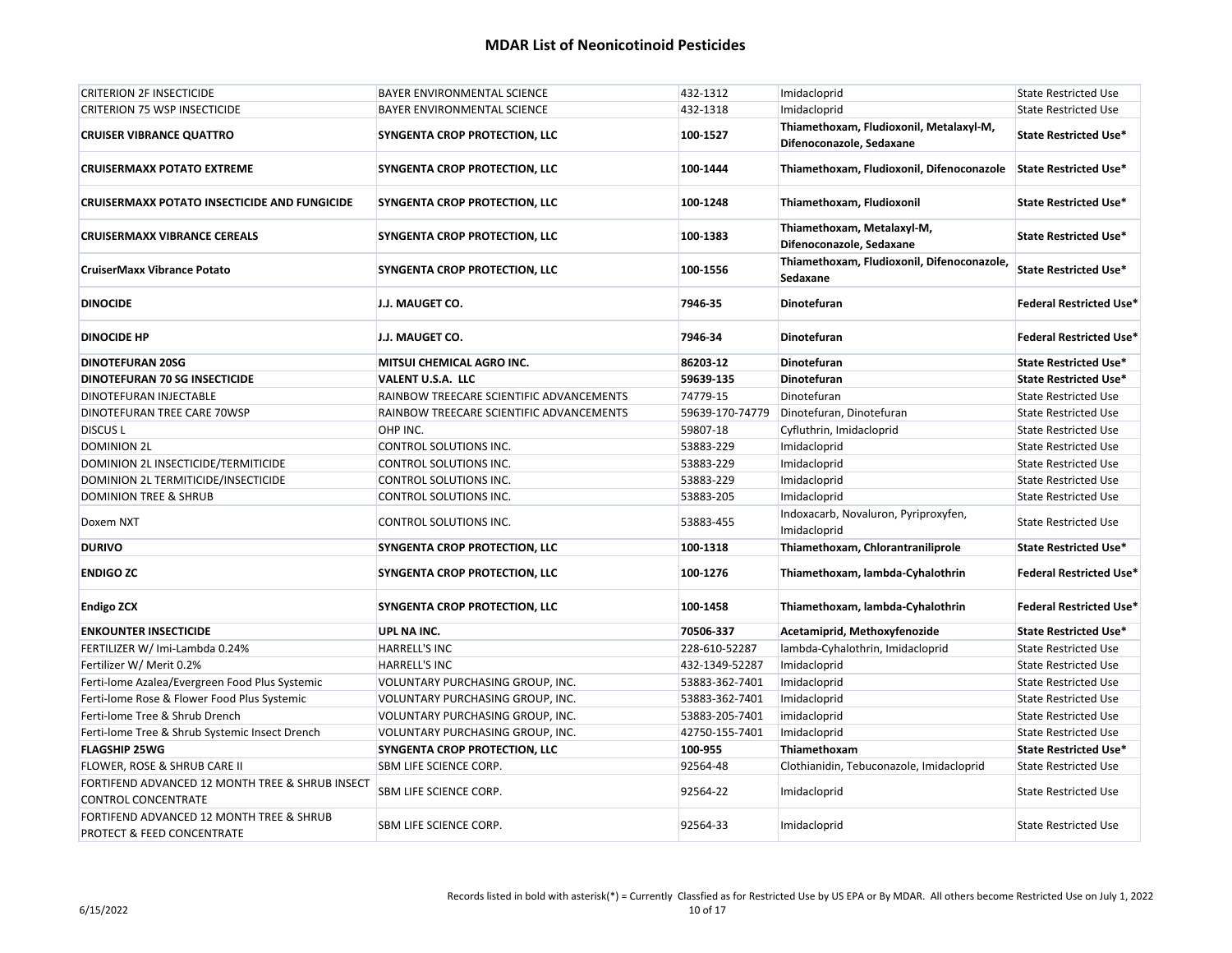| FORTIFEND ADVANCED 12 MONTH TREE & SHRUB                                                                             | SBM LIFE SCIENCE CORP.        | 92564-39 | Clothianidin, Imidacloprid               | <b>State Restricted Use</b> |
|----------------------------------------------------------------------------------------------------------------------|-------------------------------|----------|------------------------------------------|-----------------------------|
| <b>PROTECT &amp; FEED CONCENTRATE II</b>                                                                             |                               |          |                                          |                             |
| FORTIFEND ADVANCED 12 MONTH TREE & SHRUB<br>PROTECT & FEED CONFERENCE II                                             | SBM LIFE SCIENCE CORP.        | 92564-39 | Clothianidin, Imidacloprid               | <b>State Restricted Use</b> |
| FORTIFEND ADVANCED 12-MONTH TREE & SHRUB<br>PROTECT AND FEED READY-TO-USE GRANULES II                                | SBM LIFE SCIENCE CORP.        | 92564-49 | Clothianidin, Imidacloprid               | <b>State Restricted Use</b> |
| FORTIFEND ADVANCED 2 IN 1 SYSTEMATIC ROSE &<br>FLOWER CARE READY-TO-USE GRANULES II                                  | SBM LIFE SCIENCE CORP.        | 92564-23 | Imidacloprid                             | <b>State Restricted Use</b> |
| FORTIFEND ADVANCED 2 IN I SYSTEMIC ROSE & FLOWER<br>CARE READY-TO-USE GRANULES II                                    | SBM LIFE SCIENCE CORP.        | 92564-23 | Imidacloprid                             | <b>State Restricted Use</b> |
| FORTIFEND ADVANCED 3-IN-1 INSECT, DISEASE & MITE<br>CONTROL CONCENTRATE                                              | SBM LIFE SCIENCE CORP.        | 92564-31 | Fluvalinate, Tebuconazole, Imidacloprid  | <b>State Restricted Use</b> |
| FORTIFEND ADVANCED 3-IN-1 INSECT, DISEASE & MITE<br><b>CONTROL READY TO USE</b>                                      | SBM LIFE SCIENCE CORP.        | 92564-29 | Fluvalinate, Tebuconazole, Imidacloprid  | <b>State Restricted Use</b> |
| FORTIFEND ADVANCED 3-IN-1 INSECT, DISEASE & MITE<br>CONTROL READY-TO-SPRAY                                           | SBM LIFE SCIENCE CORP.        | 92564-31 | Fluvalinate, Tebuconazole, Imidacloprid  | <b>State Restricted Use</b> |
| FORTIFEND ADVANCED ALL-IN-ONE ROSE & FLOWER CARE<br>CONCENTRATE                                                      | SBM LIFE SCIENCE CORP.        | 92564-7  | Tebuconazole, Imidacloprid               | <b>State Restricted Use</b> |
| FORTIFEND ADVANCED ALL-IN-ONE ROSE & FLOWER CARE<br>READY-TO-USE GRANULES                                            | SBM LIFE SCIENCE CORP.        | 92564-48 | Clothianidin, Tebuconazole, Imidacloprid | <b>State Restricted Use</b> |
| FORTIFEND ADVANCED BED BUG & FLEA KILLER READY TO<br><b>USE</b>                                                      | SBM LIFE SCIENCE CORP.        | 92564-59 | beta-Cyfluthrin, Imidacloprid            | <b>State Restricted Use</b> |
| FORTIFEND ADVANCED COMPLETE BRAND ANT KILLER<br>PLUS* (*ALSO FOR FLEAS AND TICKS) READY-TO-SPREAD<br><b>GRANULES</b> | <b>SBM LIFE SCIENCE CORP.</b> | 92564-13 | beta-Cyfluthrin, Imidacloprid            | <b>State Restricted Use</b> |
| FORTIFEND ADVANCED COMPLETE BRAND INSECT KILLER<br>FOR LAWNS                                                         | SBM LIFE SCIENCE CORP.        | 92564-12 | beta-Cyfluthrin, Imidacloprid            | <b>State Restricted Use</b> |
| FORTIFEND ADVANCED COMPLETE BRAND INSECT KILLER<br>FOR SOIL & LAWN                                                   | <b>SBM LIFE SCIENCE CORP.</b> | 92564-12 | beta-Cyfluthrin, Imidacloprid            | <b>State Restricted Use</b> |
| FORTIFEND ADVANCED COMPLETE BRAND INSECT KILLER<br>FOR SOIL & TURF CONCENTRATE                                       | SBM LIFE SCIENCE CORP.        | 92564-12 | beta-Cyfluthrin, Imidacloprid            | <b>State Restricted Use</b> |
| FORTIFEND ADVANCED COMPLETE BRAND INSECT KILLER<br>FOR SOIL & TURF READY-TO-SPRAY                                    | SBM LIFE SCIENCE CORP.        | 92564-12 | beta-Cyfluthrin, Imidacloprid            | <b>State Restricted Use</b> |
| FORTIFEND ADVANCED COMPLETE BRAND INSECT KILLER<br>FOR SOIL & TURF READY-TO-SPREAD GRANULES                          | SBM LIFE SCIENCE CORP.        | 92564-13 | beta-Cyfluthrin, Imidacloprid            | <b>State Restricted Use</b> |
| FORTIFEND ADVANCED DUAL ACTION ROSE & FLOWER<br>INSECT KILLER CONTINUOUS SPRAY                                       | SBM LIFE SCIENCE CORP.        | 92564-59 | beta-Cyfluthrin, Imidacloprid            | <b>State Restricted Use</b> |
| FORTIFEND ADVANCED FIRE ANT KILLER PLUS GRANULES                                                                     | <b>SBM LIFE SCIENCE CORP.</b> | 92564-13 | beta-Cyfluthrin, Imidacloprid            | <b>State Restricted Use</b> |
| FORTIFEND ADVANCED FIRE ANT KILLER PLUS INSECT<br><b>CONTROL GRANULES</b>                                            | <b>SBM LIFE SCIENCE CORP.</b> | 92564-13 | beta-Cyfluthrin, Imidacloprid            | <b>State Restricted Use</b> |
| FORTIFEND ADVANCED FIRE ANT KILLER PLUS INSECT<br>CONTROL READY-TO-SPRAY                                             | SBM LIFE SCIENCE CORP.        | 92564-12 | beta-Cyfluthrin, Imidacloprid            | <b>State Restricted Use</b> |
| FORTIFEND ADVANCED FIRE ANT KILLER PLUS READY-TO-<br>SPRAY                                                           | SBM LIFE SCIENCE CORP.        | 92564-12 | beta-Cyfluthrin, Imidacloprid            | <b>State Restricted Use</b> |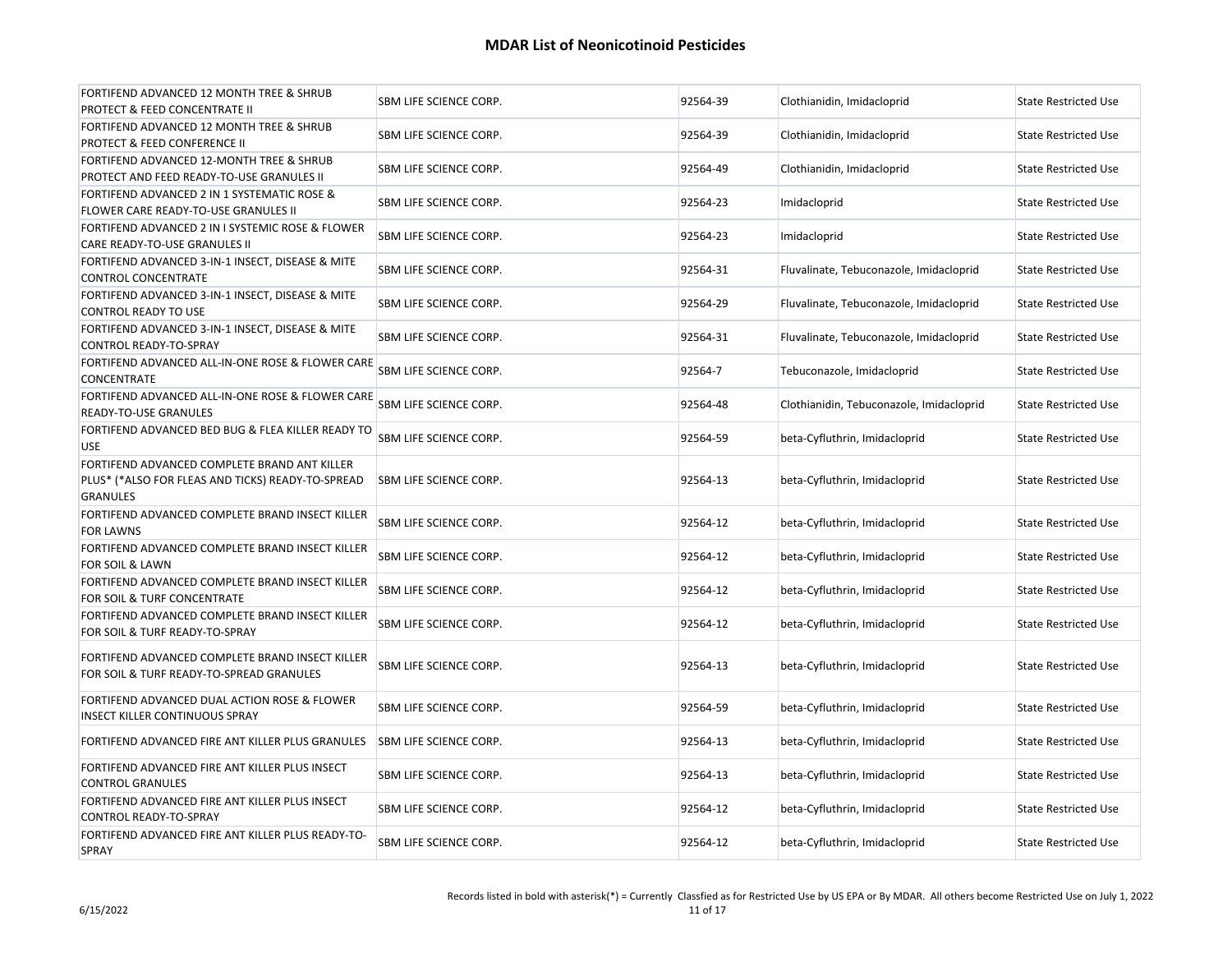| FORTIFEND ADVANCED FRUIT, CITRUS & VEGETABLE<br><b>INSECT CONTROL CONCENTRATE</b>             | <b>SBM LIFE SCIENCE CORP.</b>                  | 92564-46       | Imidacloprid                     | <b>State Restricted Use</b> |
|-----------------------------------------------------------------------------------------------|------------------------------------------------|----------------|----------------------------------|-----------------------------|
| FORTIFEND ADVANCED HOME PEST BED BUG & FLEA<br>KILLER READY TO USE                            | SBM LIFE SCIENCE CORP.                         | 92564-59       | beta-Cyfluthrin, Imidacloprid    | <b>State Restricted Use</b> |
| FORTIFEND ADVANCED HOME PEST BED BUG AND FLEA<br>KILLER CONTINUOUS SPRAY                      | SBM LIFE SCIENCE CORP.                         | 92564-59       | beta-Cyfluthrin, Imidacloprid    | <b>State Restricted Use</b> |
| FORTIFEND ADVANCED HOME PEST INDOOR AND<br>OUTDOOR INSECT KILLER CONTINUOUS SPRAY             | SBM LIFE SCIENCE CORP.                         | 92564-59       | beta-Cyfluthrin, Imidacloprid    | <b>State Restricted Use</b> |
| FORTIFEND ADVANCED HOME PEST INSECT KILLER<br><b>CONTINUOUS SPRAY</b>                         | SBM LIFE SCIENCE CORP.                         | 92564-59       | beta-Cyfluthrin, Imidacloprid    | <b>State Restricted Use</b> |
| FORTIFEND ADVANCED HOME PEST MULTI-INSECT KILLER<br><b>CONTINUOUS SPRAY</b>                   | <b>SBM LIFE SCIENCE CORP.</b>                  | 92564-59       | beta-Cyfluthrin, Imidacloprid    | <b>State Restricted Use</b> |
| FORTIFEND ADVANCED INDOOR AND OUTDOOR INSECT<br>KILLER CONTINUOUS SPRAY                       | SBM LIFE SCIENCE CORP.                         | 92564-59       | beta-Cyfluthrin, Imidacloprid    | <b>State Restricted Use</b> |
| FORTIFEND ADVANCED INDOOR INSECT KILLER<br><b>CONTINUOUS SPRAY</b>                            | SBM LIFE SCIENCE CORP.                         | 92564-59       | beta-Cyfluthrin, Imidacloprid    | <b>State Restricted Use</b> |
| FORTIFEND ADVANCED INSECT CONTROL PLUS PLANT<br><b>FOOD SPIKES</b>                            | <b>SBM LIFE SCIENCE CORP.</b>                  | 92564-73       | Imidacloprid                     | <b>State Restricted Use</b> |
| FORTIFEND ADVANCED INSECT KILLER CONTINUOUS<br><b>SPRAY</b>                                   | <b>SBM LIFE SCIENCE CORP.</b>                  | 92564-59       | beta-Cyfluthrin, Imidacloprid    | <b>State Restricted Use</b> |
| FORTIFEND ADVANCED PLANT FOOD PLUS INSECT<br><b>CONTROL SPIKES</b>                            | SBM LIFE SCIENCE CORP.                         | 92564-73       | Imidacloprid                     | <b>State Restricted Use</b> |
| FORTIFEND ADVANCED ROSE & FLOWER INSECT KILLER<br><b>CONTINUOUS SPRAY</b>                     | <b>SBM LIFE SCIENCE CORP.</b>                  | 92564-59       | beta-Cyfluthrin, Imidacloprid    | <b>State Restricted Use</b> |
| FORTIFEND ADVANCED SCIENCE-BASED SOLUTIONS PLANT<br>FOOD PLUS INSECT CONTROL SPIKES           | SBM LIFE SCIENCE CORP.                         | 92564-73       | Imidacloprid                     | <b>State Restricted Use</b> |
| FORTIFEND ADVANCED SEASON LONG GRUB CONTROL<br>PLUS TURF REVITALIZER READY-TO-SPREAD GRANULES | <b>SBM LIFE SCIENCE CORP.</b>                  | 92564-16       | Imidacloprid                     | <b>State Restricted Use</b> |
| FORTIFEND ADVANTAGE BED BUG AND FLEA KILLER<br><b>CONTINUOUS SPRAY</b>                        | <b>SBM LIFE SCIENCE CORP.</b>                  | 92564-59       | beta-Cyfluthrin, Imidacloprid    | <b>State Restricted Use</b> |
| Fortify Season Long Grub Control                                                              | <b>ANDERSONS, INC</b>                          | 42750-154-9198 | Imidacloprid                     | <b>State Restricted Use</b> |
| <b>FUSE</b>                                                                                   | CONTROL SOLUTIONS INC.                         | 53883-328      | Imidacloprid, Fipronil           | <b>State Restricted Use</b> |
| FUSE TERMITICIDE/INSECTICIDE                                                                  | CONTROL SOLUTIONS INC.                         | 53883-328      | Imidacloprid, Fipronil           | <b>State Restricted Use</b> |
| <b>GAUCHO CS TECHNICAL</b>                                                                    | <b>BAYER CROPSCIENCE LP</b>                    | 264-755        | Imidacloprid                     | <b>State Restricted Use</b> |
| <b>GORDON'S GRUB-NO-MORE GRANULES</b>                                                         | PBI/GORDON CORPORATION                         | 2217-909       | Imidacloprid                     | <b>State Restricted Use</b> |
| GreenYard Professional Fertilizer w/ ImiLambda                                                | GROWMARK, INC.                                 | 228-610-534    | lambda-Cyhalothrin, Imidacloprid | <b>State Restricted Use</b> |
| <b>GRUBEX PRO</b>                                                                             | NUFARM AMERICAS INC. C/O LEWIS & HARRISON, LLC | 228-485        | Imidacloprid                     | <b>State Restricted Use</b> |
| <b>GRUB-NO-MORE</b>                                                                           | PBI/GORDON CORPORATION                         | 2217-909       | Imidacloprid                     | <b>State Restricted Use</b> |
| <b>GRUB-NO-MORE GRANULES</b>                                                                  | PBI/GORDON CORPORATION                         | 2217-909       | Imidacloprid                     | <b>State Restricted Use</b> |
| Hi-Yield Bug Blaster Plus Above/Below                                                         | VOLUNTARY PURCHASING GROUP, INC.               | 53883-395-7401 | lambda-Cyhalothrin, Imidacloprid | <b>State Restricted Use</b> |
| I MaxxPro 2F                                                                                  | <b>VESERIS</b>                                 | 432-1331-73748 | Imidacloprid                     | <b>State Restricted Use</b> |
| IMA-JET                                                                                       | ARBORJET, INC.                                 | 74578-1        | Imidacloprid                     | <b>State Restricted Use</b> |
| IMA-JET 10                                                                                    | ARBORJET, INC.                                 | 74578-6        | Imidacloprid                     | <b>State Restricted Use</b> |
| IMI 1.47% CONCENTRATE                                                                         | CONTROL SOLUTIONS INC.                         | 53883-205      | Imidacloprid                     | <b>State Restricted Use</b> |
| IMI 2 LB INSECTICIDE                                                                          | CONTROL SOLUTIONS INC.                         | 53883-229      | Imidacloprid                     | <b>State Restricted Use</b> |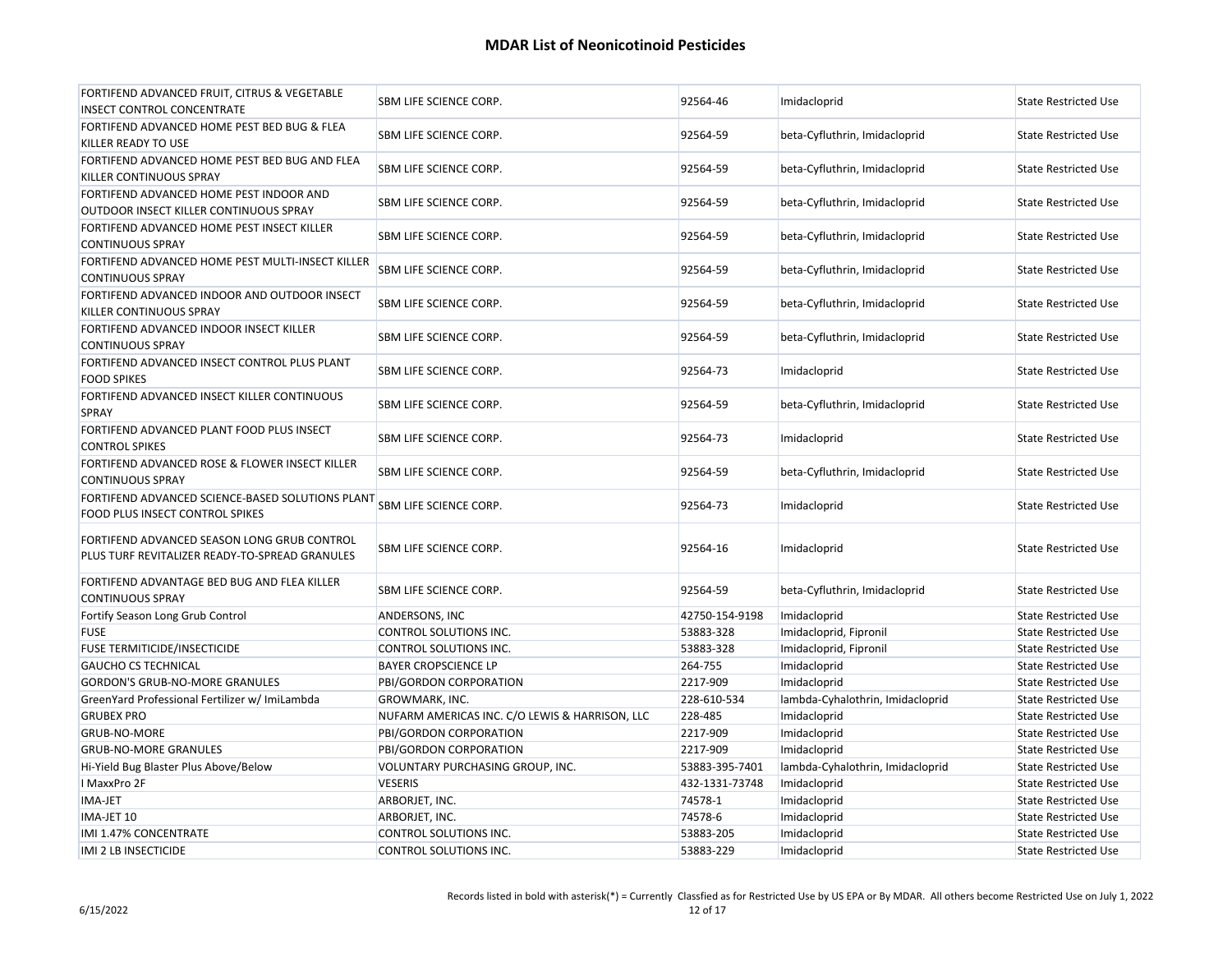| <b>IMICIDE</b>                                                                                     | J.J. MAUGET CO.                                | 7946-16         | Imidacloprid                                                                    | <b>Federal Restricted Use*</b> |
|----------------------------------------------------------------------------------------------------|------------------------------------------------|-----------------|---------------------------------------------------------------------------------|--------------------------------|
| <b>IMICIDE HP</b>                                                                                  | J.J. MAUGET CO.                                | 7946-25         | Imidacloprid                                                                    | <b>Federal Restricted Use*</b> |
| IMIDACLOPRID + TAU-FLUVALINATE + TEBUCONAZOLE<br>CONCENTRATE INSECTICIDE, MITICIDE, AND FUNGICIDE  | <b>SBM LIFE SCIENCE CORP.</b>                  | 92564-31        | Fluvalinate, Tebuconazole, Imidacloprid                                         | <b>State Restricted Use</b>    |
| IMIDACLOPRID + TAU-FLUVALINATE + TEBUCONAZOLE<br>READY-TO-USE INSECTICIDE, MITICIDE, AND FUNGICIDE | <b>SBM LIFE SCIENCE CORP.</b>                  | 92564-29        | Fluvalinate, Tebuconazole, Imidacloprid                                         | <b>State Restricted Use</b>    |
| IMIDACLOPRID 0.012%+BETA-CYFLUTHRIN 0.0015%<br>READY-TO-USE INSECTICIDE                            | SBM LIFE SCIENCE CORP.                         | 92564-11        | beta-Cyfluthrin, Imidacloprid                                                   | <b>State Restricted Use</b>    |
| IMIDACLOPRID 0.025% + BETA-CYFLUTHRIN 0.0125%<br>READY-TO-USE INSECTICIDE                          | <b>SBM LIFE SCIENCE CORP.</b>                  | 92564-59        | beta-Cyfluthrin, Imidacloprid                                                   | <b>State Restricted Use</b>    |
| IMIDACLOPRID 0.22G ROSE, FLOWER & SHRUB CARE<br><b>INSECTICIDE</b>                                 | SBM LIFE SCIENCE CORP.                         | 92564-23        | Imidacloprid                                                                    | <b>State Restricted Use</b>    |
| IMIDACLOPRID 0.235% FT&V CONCENTRATE                                                               | <b>SBM LIFE SCIENCE CORP.</b>                  | 92564-46        | Imidacloprid                                                                    | <b>State Restricted Use</b>    |
| IMIDACLOPRID 0.25 PLUS LAWN AND GARDEN FERTILIZER SBM LIFE SCIENCE CORP.                           |                                                | 92564-16        | Imidacloprid                                                                    | <b>State Restricted Use</b>    |
| IMIDACLOPRID 0.72% + BETA-CYFLUTHRIN 0.36% READY-<br><b>TO-SPRAY INSECTICIDE</b>                   | SBM LIFE SCIENCE CORP.                         | 92564-12        | beta-Cyfluthrin, Imidacloprid                                                   | <b>State Restricted Use</b>    |
| IMIDACLOPRID 0.72%+BETA-CYFLUTHRIN 0.36%<br>CONCENTRATE                                            | SBM LIFE SCIENCE CORP.                         | 92564-12        | beta-Cyfluthrin, Imidacloprid                                                   | <b>State Restricted Use</b>    |
| IMIDACLOPRID 1.47% FL                                                                              | VOLUNTARY PURCHASING GROUP, INC.               | 42750-155-7401  | Imidacloprid                                                                    | <b>State Restricted Use</b>    |
| IMIDACLOPRID 2F SELECT T/I                                                                         | Prime Source, A Division of Albaugh, LLC.      | 89442-19        | Imidacloprid                                                                    | <b>State Restricted Use</b>    |
| IMIDACLOPRID 2FL T&O                                                                               | RAINBOW TREECARE SCIENTIFIC ADVANCEMENTS       | 42750-115-74779 | Imidacloprid                                                                    | <b>State Restricted Use</b>    |
| IMIDACLOPRID 75WSP SELECT                                                                          | Prime Source, A Division of Albaugh, LLC.      | 89442-11        | Imidacloprid                                                                    | <b>State Restricted Use</b>    |
| IMIDACLOPRID TECHNICAL                                                                             | <b>BAYER CROPSCIENCE LP</b>                    | 264-755         | Imidacloprid                                                                    | <b>State Restricted Use</b>    |
| IMIDACLOPRID TECHNICAL INSECTICIDE                                                                 | <b>BAYER CROPSCIENCE LP</b>                    | 264-755         | Imidacloprid                                                                    | <b>State Restricted Use</b>    |
| IMIDASHOT DF INSECTICIDE                                                                           | <b>SULPHUR MILLS LIMITED</b>                   | 70905-3         | Imidacloprid                                                                    | <b>State Restricted Use</b>    |
| IMIDASTAR 2L T&O                                                                                   | RAINBOW TREECARE SCIENTIFIC ADVANCEMENTS       | 42750-115-74779 | Imidacloprid                                                                    | <b>State Restricted Use</b>    |
| IMIGOLD 2F TURF & ORNAMENTAL INSECTICIDE                                                           | UPL NA INC.                                    | 70506-150       | Imidacloprid                                                                    | <b>State Restricted Use</b>    |
| IMI-LAMBDA GRANULAR T&O INSECTICIDE                                                                | ANDRE & SON INC.                               | 228-610-047956  | lambda-Cyhalothrin, Imidacloprid                                                | <b>State Restricted Use</b>    |
| IMI-LAMBDA GRANULAR T&O INSECTICIDE                                                                | LESCO, INC.                                    | 228-610-10404   | lambda-Cyhalothrin, Imidacloprid                                                | <b>State Restricted Use</b>    |
| IMI-LAMBDA GRANULAR T&O INSECTICIDE                                                                | GROWMARK, INC.                                 | 228-610-534     | lambda-Cyhalothrin, Imidacloprid                                                | <b>State Restricted Use</b>    |
| <b>IMISOL</b>                                                                                      | J.J. MAUGET CO.                                | 7946-21         | 2-(2-Ethoxyethoxy)ethyl 2-benzimidazole<br>carbamate, Carbendazim, Imidacloprid | <b>Federal Restricted Use*</b> |
| INSECTICIDE TD CONCENTRATE                                                                         | <b>SBM LIFE SCIENCE CORP.</b>                  | 92564-39        | Clothianidin, Imidacloprid                                                      | <b>State Restricted Use</b>    |
| <b>INSECTICIDE TD GRANULE</b>                                                                      | <b>SBM LIFE SCIENCE CORP.</b>                  | 92564-49        | Clothianidin, Imidacloprid                                                      | <b>State Restricted Use</b>    |
| <b>Invict Blitz Ant Granules</b>                                                                   | <b>ROCKWELL LABS LTD</b>                       | 73079-14        | Imidacloprid                                                                    | <b>State Restricted Use</b>    |
| Invict Xpress Granular Bait and Invict Blitz Ant Granules                                          | <b>ROCKWELL LABS LTD</b>                       | 73079-14        | Imidacloprid                                                                    | <b>State Restricted Use</b>    |
| Kilter Insecticide                                                                                 | NUFARM AMERICAS INC. C/O LEWIS & HARRISON, LLC | 228-717         | lambda-Cyhalothrin, Imidacloprid                                                | <b>Federal Restricted Use*</b> |
| <b>LADA 2F INSECTICIDE</b>                                                                         | ROTAM NORTH AMERICA, INC.                      | 83100-6-83979   | Imidacloprid                                                                    | <b>State Restricted Use</b>    |
| LADA 75WSP INSECTICIDE                                                                             | ROTAM NORTH AMERICA, INC.                      | 83100-26-83979  | Imidacloprid                                                                    | <b>State Restricted Use</b>    |
| Landscapers Select Grub Control + Fertilizer                                                       | TURF CARE SUPPLY CORP.                         | 228-510-82757   | Imidacloprid                                                                    | <b>State Restricted Use</b>    |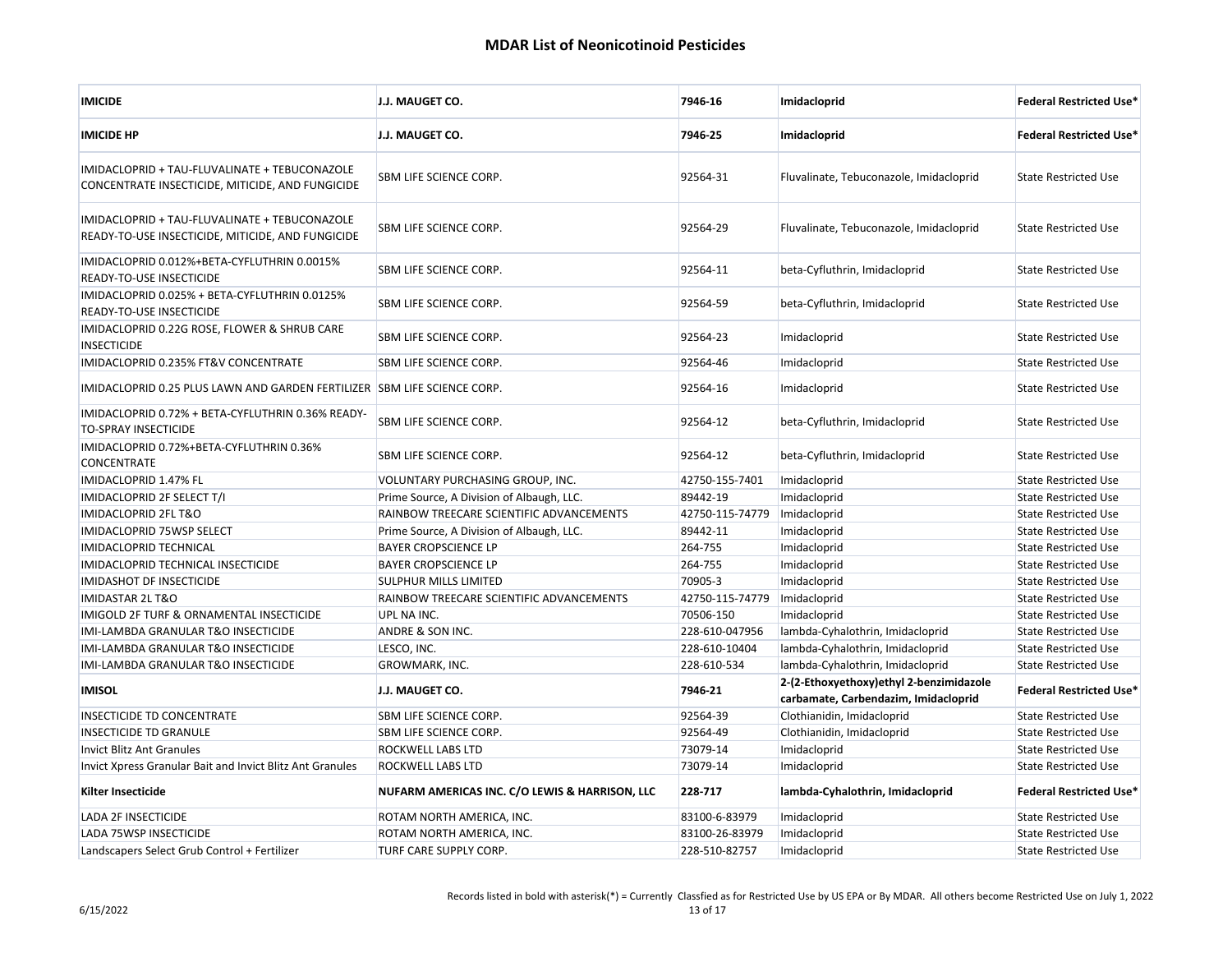| LAVA-LOR GRANULAR BAIT                                                              | <b>CENTRAL GARDEN &amp; PET</b>                | 89459-94       | Hydramethylnon, Imidacloprid     | <b>State Restricted Use</b>  |
|-------------------------------------------------------------------------------------|------------------------------------------------|----------------|----------------------------------|------------------------------|
| Lawn Grub Control                                                                   | Prime Source, A Division of Albaugh, LLC.      | 89442-19       | Imidacloprid                     | <b>State Restricted Use</b>  |
| Lebanon Pro Brand Fertilizer with Imidacloprid + Lambda                             |                                                |                |                                  |                              |
| Insecticide                                                                         | Lebanon Seaboard Corporation                   | 53883-395-961  | Imidacloprid, Lambda-cyhalothrin | <b>State Restricted Use</b>  |
| Lesco Allectus 0.225 Insecticde Plus Fertilizer                                     | LESCO, INC.                                    | 432-1417-10404 | Bifenthrin, Imidacloprid         | <b>State Restricted Use</b>  |
| LESCO BANDIT 0.5 G INSECTICIDE                                                      | BAYER ENVIRONMENTAL SCIENCE                    | 432-1328       | Imidacloprid                     | <b>State Restricted Use</b>  |
| LESCO BANDIT 2F INSECTICIDE                                                         | BAYER ENVIRONMENTAL SCIENCE                    | 432-1312       | Imidacloprid                     | <b>State Restricted Use</b>  |
| LESCO BANDIT 75 WSP INSECTICIDE                                                     | BAYER ENVIRONMENTAL SCIENCE                    | 432-1318       | Imidacloprid                     | <b>State Restricted Use</b>  |
| LEVERAGE 360 INSECTICIDE                                                            | <b>BAYER CROPSCIENCE LP</b>                    | 264-1104       | beta-Cyfluthrin, Imidacloprid    | <b>State Restricted Use</b>  |
| MALICE 0.5 G                                                                        | LOVELAND PRODUCTS, INC.                        | 34704-960      | Imidacloprid                     | <b>State Restricted Use</b>  |
| MALICE 2F INSECTICIDE                                                               | LOVELAND PRODUCTS, INC.                        | 34704-893      | Imidacloprid                     | <b>State Restricted Use</b>  |
| MALLET 0.2% ON FERTILIZER                                                           | GROWMARK, INC.                                 | 228-500-534    | Imidacloprid                     | <b>State Restricted Use</b>  |
| MALLET 0.5 G INSECTICIDE                                                            | NUFARM AMERICAS INC. C/O LEWIS & HARRISON, LLC | 228-501        | Imidacloprid                     | <b>State Restricted Use</b>  |
| MALLET 2F T&O INSECTICIDE                                                           | NUFARM AMERICAS INC. C/O LEWIS & HARRISON, LLC | 228-695        | Imidacloprid                     | <b>State Restricted Use</b>  |
| MALLET 75 WSP                                                                       | NUFARM AMERICAS INC. C/O LEWIS & HARRISON, LLC | 228-588        | Imidacloprid                     | <b>State Restricted Use</b>  |
| <b>MARTIN'S DOMINION TREE &amp; SHRUB</b>                                           | CONTROL SOLUTIONS INC.                         | 53883-205      | Imidacloprid                     | <b>State Restricted Use</b>  |
| Masterline I MaxxDual                                                               | <b>VESERIS</b>                                 | 432-1600-73748 | Imidacloprid                     | <b>State Restricted Use</b>  |
| <b>MERIDIAN 0.33G</b>                                                               | SYNGENTA CROP PROTECTION, LLC                  | 100-961        | Thiamethoxam                     | <b>State Restricted Use*</b> |
| <b>MERIDIAN 25WG</b>                                                                | SYNGENTA CROP PROTECTION, LLC                  | 100-943        | Thiamethoxam                     | <b>State Restricted Use*</b> |
| MERIT 0.2 PLUS TURF FERTILIZER                                                      | Lebanon Seaboard Corporation                   | 432-1349-961   | Imidacloprid                     | <b>State Restricted Use</b>  |
| MERIT 0.2 PLUS TURF FERTILIZER                                                      | LESCO, INC.                                    | 432-1349-10404 | Imidacloprid                     | <b>State Restricted Use</b>  |
| MERIT 0.3 PLUS TURF FERTILIZER                                                      | Lebanon Seaboard Corporation                   | 432-1350-961   | Imidacloprid                     | <b>State Restricted Use</b>  |
| MERIT 0.5 G INSECTICIDE                                                             | BAYER ENVIRONMENTAL SCIENCE                    | 432-1328       | Imidacloprid                     | <b>State Restricted Use</b>  |
| MERIT 1.47% INSECTICIDE PLUS FERTILIZER                                             | SBM LIFE SCIENCE CORP.                         | 92564-33       | Imidacloprid                     | <b>State Restricted Use</b>  |
| MERIT 2.5 PR                                                                        | SBM LIFE SCIENCE CORP.                         | 92564-73       | Imidacloprid                     | <b>State Restricted Use</b>  |
| MERIT 2.94 TLC INSECTICIDE CONCENTRATE                                              | <b>SBM LIFE SCIENCE CORP.</b>                  | 92564-22       | Imidacloprid                     | <b>State Restricted Use</b>  |
| <b>MERIT 2F INSECTICIDE</b>                                                         | BAYER ENVIRONMENTAL SCIENCE                    | 432-1312       | Imidacloprid                     | <b>State Restricted Use</b>  |
| <b>MERIT 75 WP INSECTICIDE</b>                                                      | BAYER ENVIRONMENTAL SCIENCE                    | 432-1314       | Imidacloprid                     | <b>State Restricted Use</b>  |
| MERIT 75 WSP                                                                        | BAYER ENVIRONMENTAL SCIENCE                    | 432-1318       | Imidacloprid                     | <b>State Restricted Use</b>  |
| Mineiro 2 F                                                                         | ATTICUS, LLC                                   | 91234-137      | imidacloprid                     | <b>State Restricted Use</b>  |
| MONTEREY ONCE A YEAR INSECT CONTROL II                                              | LAWN AND GARDEN PRODUCTS, INC.                 | 228-525-54705  | Imidacloprid                     | <b>State Restricted Use</b>  |
| NTN 33893 TECHNICAL INSECTICIDE                                                     | <b>BAYER CROPSCIENCE LP</b>                    | 264-755        | Imidacloprid                     | <b>State Restricted Use</b>  |
| NUPRID 4F MAX INSECTICIDE                                                           | NUFARM AMERICAS INC. C/O LEWIS & HARRISON, LLC | 228-528        | Imidacloprid                     | <b>State Restricted Use</b>  |
| Nutrite Professional Turf Fertilizer with 0.225% ALLECTUS<br>Insecticide 17-0-4 XCU | FERTI TECHNOLOGIES INC.                        | 432-1417-93243 | Bifenthrin, Imidacloprid         | <b>State Restricted Use</b>  |
| Nutrite Professional Turf Fertilizer with 0.225% ALLECTUS<br>Insecticide 18-0-5 XCU | FERTI TECHNOLOGIES INC.                        | 432-1417-93243 | Bifenthrin, Imidacloprid         | <b>State Restricted Use</b>  |
| Nutrite Professional Turf Fertilizer with Mallet 0.2%<br>Insecticide 24-0-4         | FERTI TECHNOLOGIES INC.                        | 228-587-87245  | Imidacloprid                     | <b>State Restricted Use</b>  |
| Nutrite Professional Turf Fertilizer with Mallet-Lambda<br>Insecticide 10-0-4       | FERTI TECHNOLOGIES INC.                        | 228-610-87245  | lambda-Cyhalothrin, Imidacloprid | <b>State Restricted Use</b>  |
| Nutrite Professional Turf Fertilizer with Mallet-Lambda<br>Insecticide 15-0-5       | FERTI TECHNOLOGIES INC.                        | 228-610-87245  | lambda-Cyhalothrin, Imidacloprid | <b>State Restricted Use</b>  |
| Nutrite Professional Turf Fertilizer with Mallet-Lambda<br>Insecticide 17-0-3       | FERTI TECHNOLOGIES INC.                        | 228-610-87245  | lambda-Cyhalothrin, Imidacloprid | <b>State Restricted Use</b>  |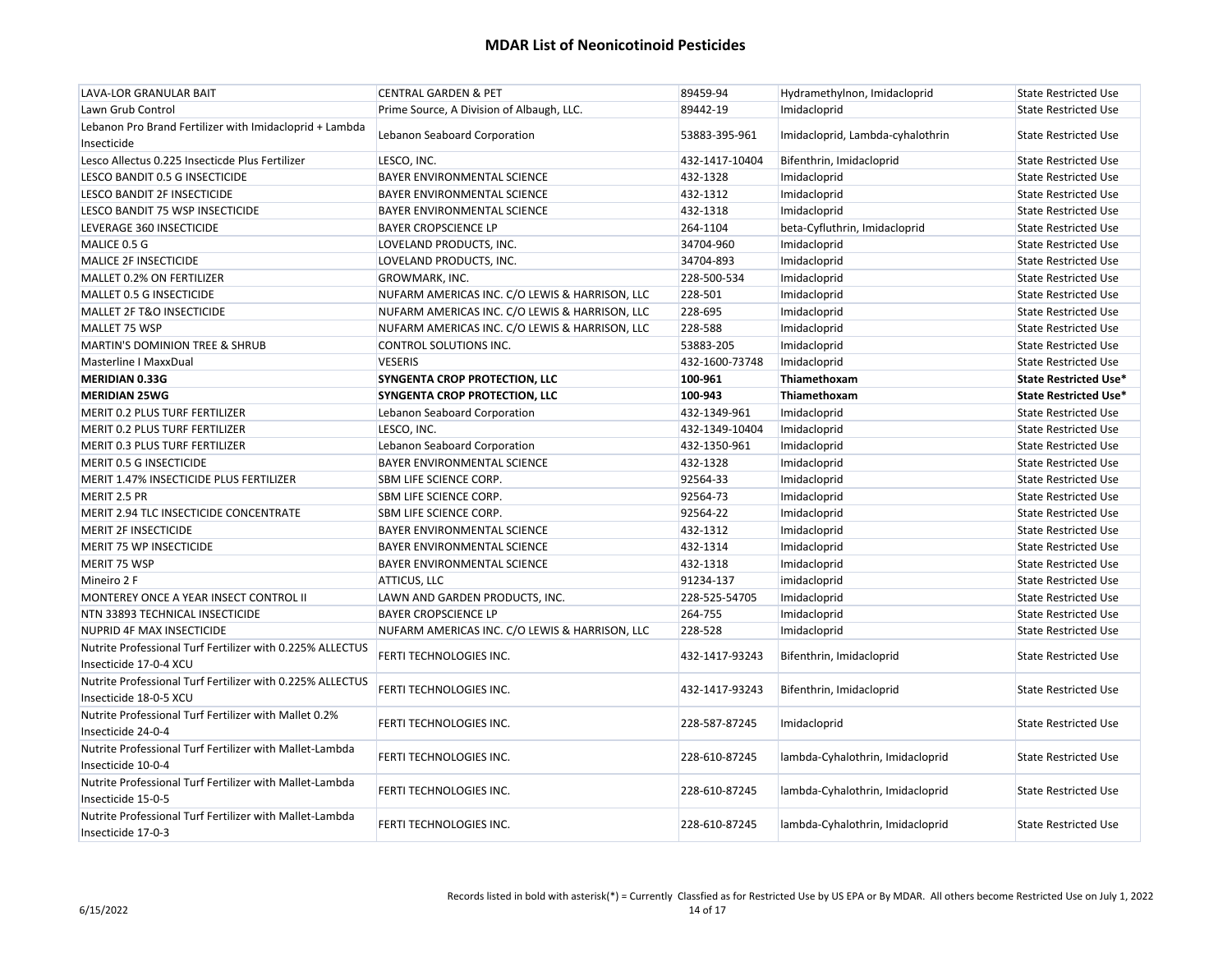| Nutrite Professional Turf Fertilizer with Mallet-Lambda<br>Insecticide 22-0-12    | FERTI TECHNOLOGIES INC.               | 228-610-87245  | lambda-Cyhalothrin, Imidacloprid | <b>State Restricted Use</b>  |
|-----------------------------------------------------------------------------------|---------------------------------------|----------------|----------------------------------|------------------------------|
| Nutrite Professional Turf Fertilizer with MALLET-Lambda<br>Insecticide 22-0-5     | FERTI TECHNOLOGIES INC.               | 228-610-87245  | lambda-Cyhalothrin, Imidacloprid | <b>State Restricted Use</b>  |
| Nutrite Professional Turf Fertilizer with Mallet-Lambda<br>Insecticide 24-0-4 XCU | FERTI TECHNOLOGIES INC.               | 228-610-87245  | lambda-Cyhalothrin, Imidacloprid | <b>State Restricted Use</b>  |
| Nutrite Professional Turf Fertilizer with Merit 0.2 Plus 0-0-<br>7                | FERTI TECHNOLOGIES INC.               | 432-1349-93243 | Imidacloprid                     | <b>State Restricted Use</b>  |
| Nutrite Professional Turf Fertilizer with Merit 0.2 Plus 19-0-<br>$\overline{2}$  | FERTI TECHNOLOGIES INC.               | 432-1349-93243 | Imidacloprid                     | <b>State Restricted Use</b>  |
| Nutrite Professional Turf Fertilizer with Merit 0.2 Plus 19-0-<br>2 XCU           | FERTI TECHNOLOGIES INC.               | 432-1349-93243 | Imidacloprid                     | <b>State Restricted Use</b>  |
| Nutrite Professional Turf Fertilizer with Merit 0.2 Plus 20-0<br>20               | FERTI TECHNOLOGIES INC.               | 432-1349-93243 | Imidacloprid                     | <b>State Restricted Use</b>  |
| Nutrite Professional Turf Fertilizer with Merit 0.2 Plus 21-0<br>5 XCU            | FERTI TECHNOLOGIES INC.               | 432-1349-93243 | Imidacloprid                     | <b>State Restricted Use</b>  |
| OMNI BRAND IMIDACLOPRID 2F T&O                                                    | HELENA AGRI-ENTERPRISES, LLC          | 38167-37-5905  | Imidacloprid                     | <b>State Restricted Use</b>  |
| Parivion WG Insecticide                                                           | <b>BASF CORPORATION</b>               | 7969-471       | dinotefuran                      | <b>State Restricted Use</b>  |
| PLATINUM 75 SG INSECTICIDE                                                        | <b>SYNGENTA CROP PROTECTION, LLC</b>  | 100-1291       | Thiamethoxam                     | <b>State Restricted Use*</b> |
| PLATINUM INSECTICIDE                                                              | SYNGENTA CROP PROTECTION, LLC         | 100-939        | Thiamethoxam                     | <b>State Restricted Use*</b> |
| POINTER INSECTICIDE                                                               | ARBORSYSTEMS, C/O REGWEST CO.         | 69117-1        | Imidacloprid                     | <b>State Restricted Use</b>  |
| PREMISE 2 INSECTICIDE                                                             | <b>BAYER ENVIRONMENTAL SCIENCE</b>    | 432-1331       | Imidacloprid                     | <b>State Restricted Use</b>  |
| PREMISE 75 INSECTICIDE                                                            | BAYER ENVIRONMENTAL SCIENCE           | 432-1332       | Imidacloprid                     | <b>State Restricted Use</b>  |
| PREMISE PRE-CONSTRUCTION INSECTICIDE                                              | BAYER ENVIRONMENTAL SCIENCE           | 432-1331       | Imidacloprid                     | <b>State Restricted Use</b>  |
| PREMISE PRO INSECTICIDE                                                           | BAYER ENVIRONMENTAL SCIENCE           | 432-1449       | Imidacloprid                     | <b>State Restricted Use</b>  |
| PRESCRIBE TECHNICAL INSECTICIDE                                                   | <b>BAYER CROPSCIENCE LP</b>           | 264-755        | Imidacloprid                     | <b>State Restricted Use</b>  |
| PrimeraOne Imidacloprid 2F Insecticide                                            | PRIMERATURF, INC.                     | 83100-6-88975  | Imidacloprid                     | <b>State Restricted Use</b>  |
| PROKOZ ZENITH 0.5 G INSECTICIDE                                                   | BAYER ENVIRONMENTAL SCIENCE           | 432-1328       | Imidacloprid                     | <b>State Restricted Use</b>  |
| PROKOZ ZENITH 2F INSECTICIDE                                                      | BAYER ENVIRONMENTAL SCIENCE           | 432-1312       | Imidacloprid                     | <b>State Restricted Use</b>  |
| PROKOZ ZENITH 75 WSP INSECTICIDE                                                  | BAYER ENVIRONMENTAL SCIENCE           | 432-1318       | Imidacloprid                     | <b>State Restricted Use</b>  |
| Pro-Mate Allectus 0.225% Plus Turf Fertilizer                                     | HELENA AGRI-ENTERPRISES, LLC          | 432-1417-5905  | Bifenthrin, Imidacloprid         | <b>State Restricted Use</b>  |
| PRO-MATE MERIT 0.2% WITH TURF FERTILIZER                                          | HELENA AGRI-ENTERPRISES, LLC          | 5905-591       | Imidacloprid                     | <b>State Restricted Use</b>  |
| PROTHOR SC 2                                                                      | ENSYSTEX IV, INC.                     | 83923-4        | Imidacloprid                     | <b>State Restricted Use</b>  |
| PT ALPINE FOAM READY TO USE INSECTICIDE                                           | <b>BASF CORP</b>                      | 499-526        | Dinotefuran                      | <b>State Restricted Use</b>  |
| PT ALPINE PRESSURIZED INSECTICIDE                                                 | <b>BASF CORP</b>                      | 499-531        | Dinotefuran                      | <b>State Restricted Use</b>  |
| QUALI-PRO IMIDACLOPRID 0.5G INSECTICIDE                                           | CONTROL SOLUTIONS INC.                | 53883-367      | Imidacloprid                     | <b>State Restricted Use</b>  |
| QUALI-PRO IMIDACLOPRID 2F TURF & ORNAMENTAL<br><b>INSECTICIDE</b>                 | MAKHESHIM AGAN OF NORTH AMERICA, INC. | 66222-203      | Imidacloprid                     | <b>State Restricted Use</b>  |
| QUALI-PRO IMIDACLOPRID 75 WSB                                                     | MAKHESHIM AGAN OF NORTH AMERICA, INC. | 66222-199      | Imidacloprid                     | <b>State Restricted Use</b>  |
| Quasar 8.5 SL                                                                     | <b>ATTICUS, LLC</b>                   | 91234-16       | acetamiprid                      | <b>State Restricted Use</b>  |
| Retriever Insecticide                                                             | ARBORSYSTEMS, C/O REGWEST CO.         | 69117-14       | Acetamiprid                      | <b>State Restricted Use</b>  |
| Ridesco WG Insecticide                                                            | <b>BASF CORPORATION</b>               | 7969-470       | Dinotefuran, Alpha-cypermethrin  | <b>State Restricted Use</b>  |
| Rose Shield Systemic Rose & Flower Care 8-12-4                                    | <b>BONIDE PRODS. INC.</b>             | 228-587-4      | Imidacloprid                     | <b>State Restricted Use</b>  |
| Rose Shield Systemic Rose & Flower Care 8-12-4                                    | <b>BONIDE PRODUCTS, LLC</b>           | 228-587-4      | Imidacloprid                     | <b>State Restricted Use</b>  |
| Rose Shield Systemic Rose & Flower Drench                                         | <b>BONIDE PRODS. INC.</b>             | 69361-19-4     | Tebuconazole, Imidacloprid       | <b>State Restricted Use</b>  |
| Rose Shield Systemic Rose & Flower Drench                                         | <b>BONIDE PRODUCTS, LLC</b>           | 69361-19-4     | Tebuconazole, Imidacloprid       | <b>State Restricted Use</b>  |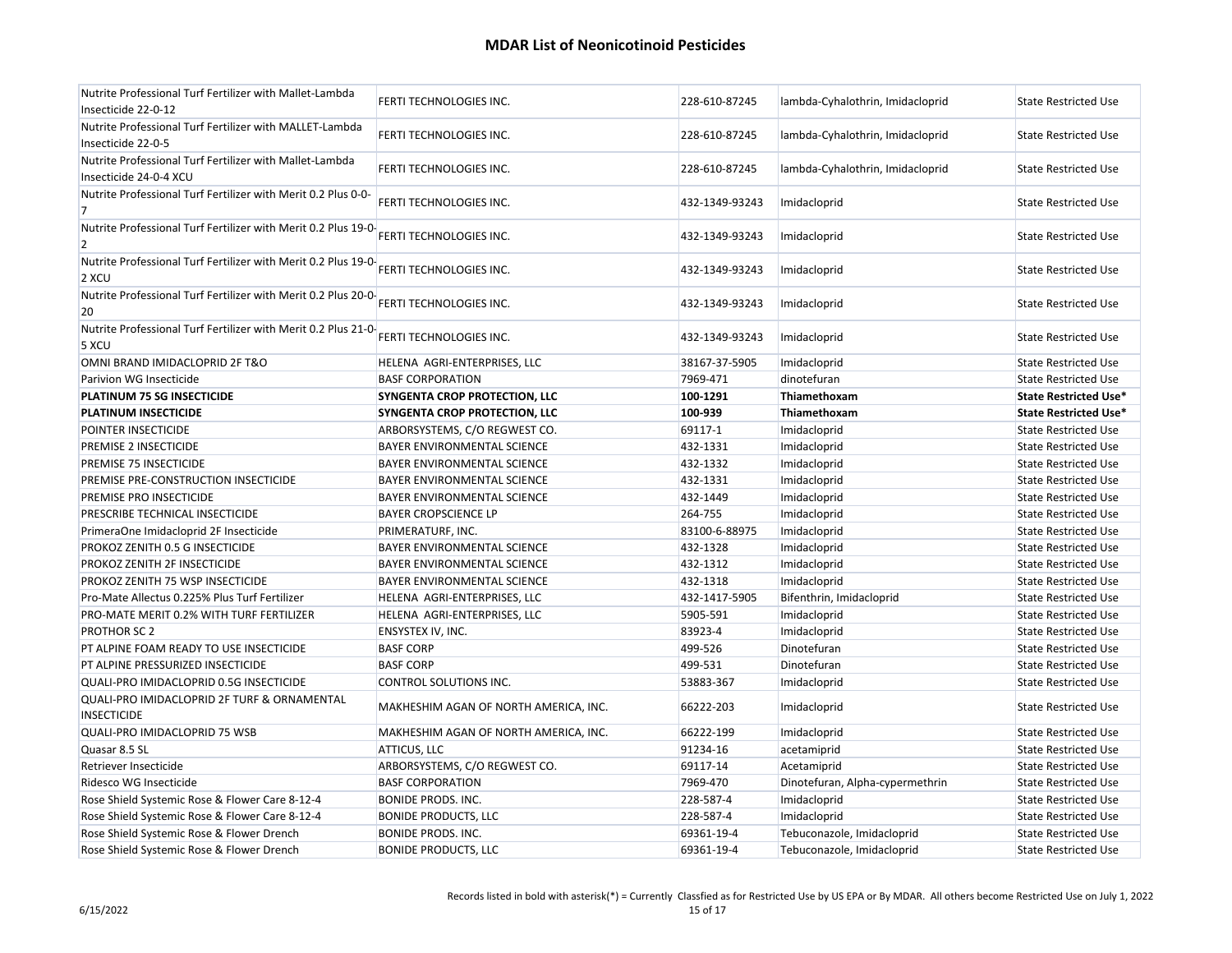| Safari 20 SG Insecticide                                                                | VALENT U.S.A. LLC                               | 86203-11-59639  | Dinotefuran                                                                              | <b>State Restricted Use*</b>   |
|-----------------------------------------------------------------------------------------|-------------------------------------------------|-----------------|------------------------------------------------------------------------------------------|--------------------------------|
| <b>SCORPION 35SL INSECTICIDE</b>                                                        | <b>GOWAN COMPANY</b>                            | 10163-317       | Dinotefuran                                                                              | <b>State Restricted Use</b>    |
| Shaw's Turf Fertilizer With Allectus 0.225 G 17-0-5                                     | KNOX FERTILIZER CO INC                          | 432-1417-8378   | Imidacloprid, 1-(6-chloro-3-pyridinyl)methy)-N-<br>nitro-2-imidazolidinimine, Bifenthrin | <b>State Restricted Use</b>    |
| Signature Allectus 0.225G Plus Turf Fertilizer Insecticide                              | LOVELAND PRODUCTS, INC.                         | 432-1417-34704  | Bifenthrin, Imidacloprid                                                                 | <b>State Restricted Use</b>    |
| Signature Fertilizer with 0.2% Merit                                                    | LOVELAND PRODUCTS, INC.                         | 432-1349-34704  | Imidacloprid                                                                             | <b>State Restricted Use</b>    |
| SILVASHIELD FORESTRY TABLET                                                             | BAYER ENVIRONMENTAL SCIENCE                     | 432-1457        | Imidacloprid                                                                             | <b>State Restricted Use</b>    |
| <b>SKYRAIDER</b>                                                                        | MAKHESHIM AGAN OF NORTH AMERICA, INC.           | 66222-247       | Bifenthrin, Imidacloprid                                                                 | <b>State Restricted Use</b>    |
| <b>SPINNER INSECTICIDE</b>                                                              | SYNGENTA CROP PROTECTION, LLC                   | 100-1424        | Thiamethoxam, Cyantraniliprole                                                           | <b>State Restricted Use*</b>   |
| Sumari Insecticide                                                                      | MCLAUGHLIN GORMLEY KING CO.                     | 1021-2827       | Clothianidin, Pyriproxyfen                                                               | <b>State Restricted Use</b>    |
| <b>SWAGGER</b>                                                                          | LOVELAND PRODUCTS, INC.                         | 34704-1045      | Bifenthrin, Imidacloprid                                                                 | <b>Federal Restricted Use*</b> |
| Systemic Landscape Care                                                                 | Prime Source, A Division of Albaugh, LLC.       | 89442-19        | Imidacloprid                                                                             | <b>State Restricted Use</b>    |
| <b>TANDEM</b>                                                                           | SYNGENTA CROP PROTECTION, LLC                   | 100-1437        | Thiamethoxam, lambda-Cyhalothrin                                                         | <b>State Restricted Use*</b>   |
| TCS GrowStar Allectus 0.225 G + Turf Fertilizer Insecticide   TURF CARE SUPPLY CORP.    |                                                 | 432-1417-82757  | Bifenthrin, Imidacloprid                                                                 | <b>State Restricted Use</b>    |
| TCS GrowStar Imi-Lambda Granular T&O Insecticide                                        | <b>TURF CARE SUPPLY CORP.</b>                   | 228-610-82757   | lambda-Cyhalothrin, Imidacloprid                                                         | <b>State Restricted Use</b>    |
| TCS GrowStar Merit 0.2 + Turf Fertilizer                                                | <b>TURF CARE SUPPLY CORP.</b>                   | 432-1349-82757  | Imidacloprid                                                                             | <b>State Restricted Use</b>    |
| TEBUCONAZOLE 0.8% + IMIDACLOPRID 0.15%<br>CONCENTRATE FUNGICIDE/INSECTICIDE             | SBM LIFE SCIENCE CORP.                          | 92564-7         | Tebuconazole, Imidacloprid                                                               | <b>State Restricted Use</b>    |
| <b>TEMPEST</b>                                                                          | HELENA AGRI-ENTERPRISES, LLC                    | 279-3459-5905   | Bifenthrin, Imidacloprid                                                                 | <b>State Restricted Use*</b>   |
| TEMPRID FX INSECTICIDE                                                                  | <b>BAYER ENVIRONMENTAL SCIENCE</b>              | 432-1544        | Imidacloprid, Beta Cyfluthrin                                                            | <b>State Restricted Use</b>    |
| TEMPRID FX INSECTICIDE                                                                  | BAYER ENVIRONMENTAL SCIENCE                     | 432-1544        | beta-Cyfluthrin, Imidacloprid                                                            | <b>State Restricted Use</b>    |
| TEMPRID READYSPRAY INSECTICIDE                                                          | BAYER ENVIRONMENTAL SCIENCE                     | 432-1527        | beta-Cyfluthrin, Imidacloprid                                                            | <b>State Restricted Use</b>    |
| TEMPRID READY-TO-SPRAY                                                                  | BAYER ENVIRONMENTAL SCIENCE                     | 432-1527        | beta-Cyfluthrin, Imidacloprid                                                            | <b>State Restricted Use</b>    |
| <b>TEMPRID SC INSECTICIDE</b>                                                           | <b>BAYER ENVIRONMENTAL SCIENCE</b>              | 432-1483        | beta-Cyfluthrin, Imidacloprid                                                            | <b>State Restricted Use</b>    |
| TOUCHSTONE 75 WSP INSECTICIDE                                                           | BAYER ENVIRONMENTAL SCIENCE                     | 432-1318        | Imidacloprid                                                                             | <b>State Restricted Use</b>    |
| <b>Transport Mikron Insecticide</b>                                                     | <b>FMC CORPORATION</b>                          | 8033-109-279    | Acetamiprid, Bifenthrin                                                                  | <b>State Restricted Use</b>    |
| <b>Transtect</b>                                                                        | RAINBOW TREECARE SCIENTIFIC ADVANCEMENTS        | 59639-170-74779 | Dinotefuran, Dinotefuran                                                                 | <b>State Restricted Use*</b>   |
| <b>Transtect 70WSP</b>                                                                  | <b>RAINBOW TREECARE SCIENTIFIC ADVANCEMENTS</b> | 59639-170-74779 | Dinotefuran, Dinotefuran                                                                 | <b>State Restricted Use*</b>   |
| <b>TRANSTECT INFUSIBLE</b>                                                              | RAINBOW TREECARE SCIENTIFIC ADVANCEMENTS        | 74779-15        | Dinotefuran                                                                              | <b>State Restricted Use*</b>   |
| <b>TRIPLE CROWN GOLF INSECTICIDE</b>                                                    | <b>FMC CORPORATION</b>                          | 279-3457        | Bifenthrin, Zeta-Cypermethrin, Imidacloprid                                              | <b>Federal Restricted Use*</b> |
| TRIPLE CROWN T&O INSECTICIDE                                                            | <b>FMC CORPORATION</b>                          | 279-3456        | Bifenthrin, Zeta-Cypermethrin, Imidacloprid                                              | <b>State Restricted Use</b>    |
| TRISTAR 8.5 SL INSECTICIDE                                                              | <b>CLEARY CHEMICALS</b>                         | 8033-106-1001   | Acetamiprid                                                                              | <b>State Restricted Use</b>    |
| Valley Green Professional Turf Fertilizer with MALLET 0.2%<br>Insecticide 0-0-7         | FERTI TECHNOLOGIES INC.                         | 228-587-87245   | Imidacloprid                                                                             | <b>State Restricted Use</b>    |
| Valley Green Professional Turf Fertilizer with MALLET 0.2%<br>Insecticide 17-0-4 XCU    | FERTI TECHNOLOGIES INC.                         | 228-587-87245   | Imidacloprid                                                                             | <b>State Restricted Use</b>    |
| Valley Green Professional Turf Fertilizer with MALLET-<br>Lambda Insecticide 17-0-3 XCU | FERTI TECHNOLOGIES INC.                         | 228-610-87245   | lambda-Cyhalothrin, Imidacloprid                                                         | <b>State Restricted Use</b>    |
| <b>VENOM INSECTICIDE</b>                                                                | VALENT U.S.A. LLC                               | 59639-135       | Dinotefuran                                                                              | <b>State Restricted Use*</b>   |
| <b>VOLIAM FLEXI INSECTICIDE</b>                                                         | SYNGENTA CROP PROTECTION, LLC                   | 100-1319        | Thiamethoxam, Chlorantraniliprole                                                        | <b>State Restricted Use*</b>   |
| WIDOW INSECTICIDE                                                                       | LOVELAND PRODUCTS, INC.                         | 34704-893       | Imidacloprid                                                                             | <b>State Restricted Use</b>    |